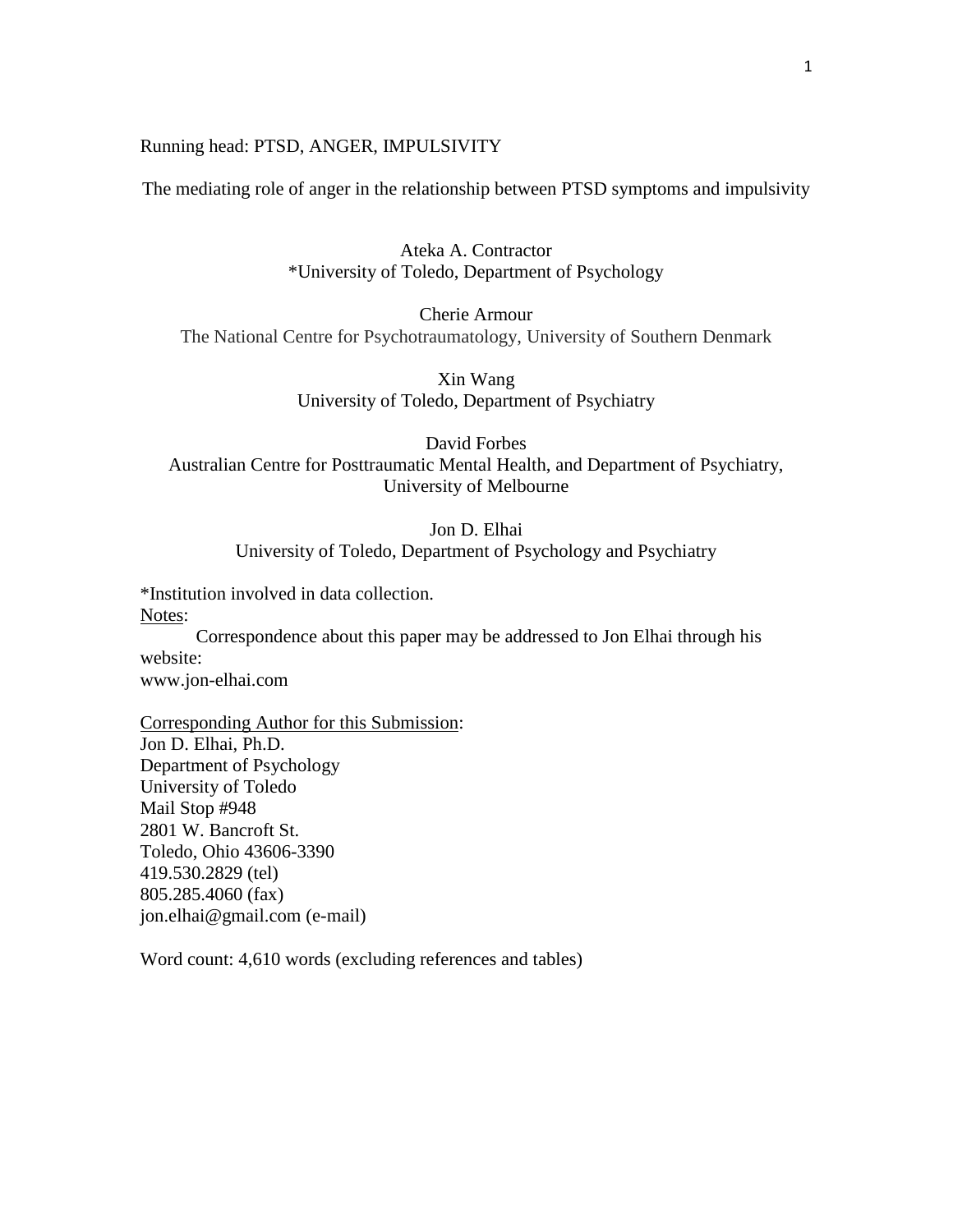#### **Abstract**

Research indicates a significant relationship between posttraumatic stress disorder (PTSD) and anger (Olatunji, Ciesielski, & Tolin, 2010; Orth & Wieland, 2006). Individuals may seek urgent coping to deal with the distress of anger which is a mobilizing and action-oriented emotion (Novaco & Chemtob, 2002); possibly in the form of impulsive actions consistent with impulsivity's association with anger (Milligan & Waller, 2001; Whiteside & Lynam, 2001). This could be one of the explanations for the relationship between PTSD and impulsivity (Kotler, Julian, Efront, & Amir, 2001; Ledgerwood & Petry, 2006). The present study assessed the mediating role of anger between PTSD (overall scores and subscales of arousal and negative alterations in mood/cognitions) and impulsivity, using gender as a covariate of impulsivity. The PTSD Checklist for *DSM-5*, Dimensions of Anger Reaction scale-5, and the UPPS Impulsivity Scale were administered to a sample of 244 undergraduate students with a trauma history. Results based on 1000 bootstrapped samples indicated significant direct effects of PTSD (overall and two subscales) on anger, of anger on impulsivity, and of PTSD (overall and two subscales) on impulsivity. Further, anger significantly mediated the relationship between PTSD (overall and two subscales) and impulsivity, consistent with the hypothesized models. Results suggest that impulsivity aims at coping with distressing anger, possibly explaining the presence of substance usage, and other impulsive behaviors in people with PTSD. Further, anger probably serves as a mobilizing and action-oriented emotion coupled with PTSD symptoms.

Key words: posttraumatic stress disorder, anger, impulsivity, mediation, structural equation modeling.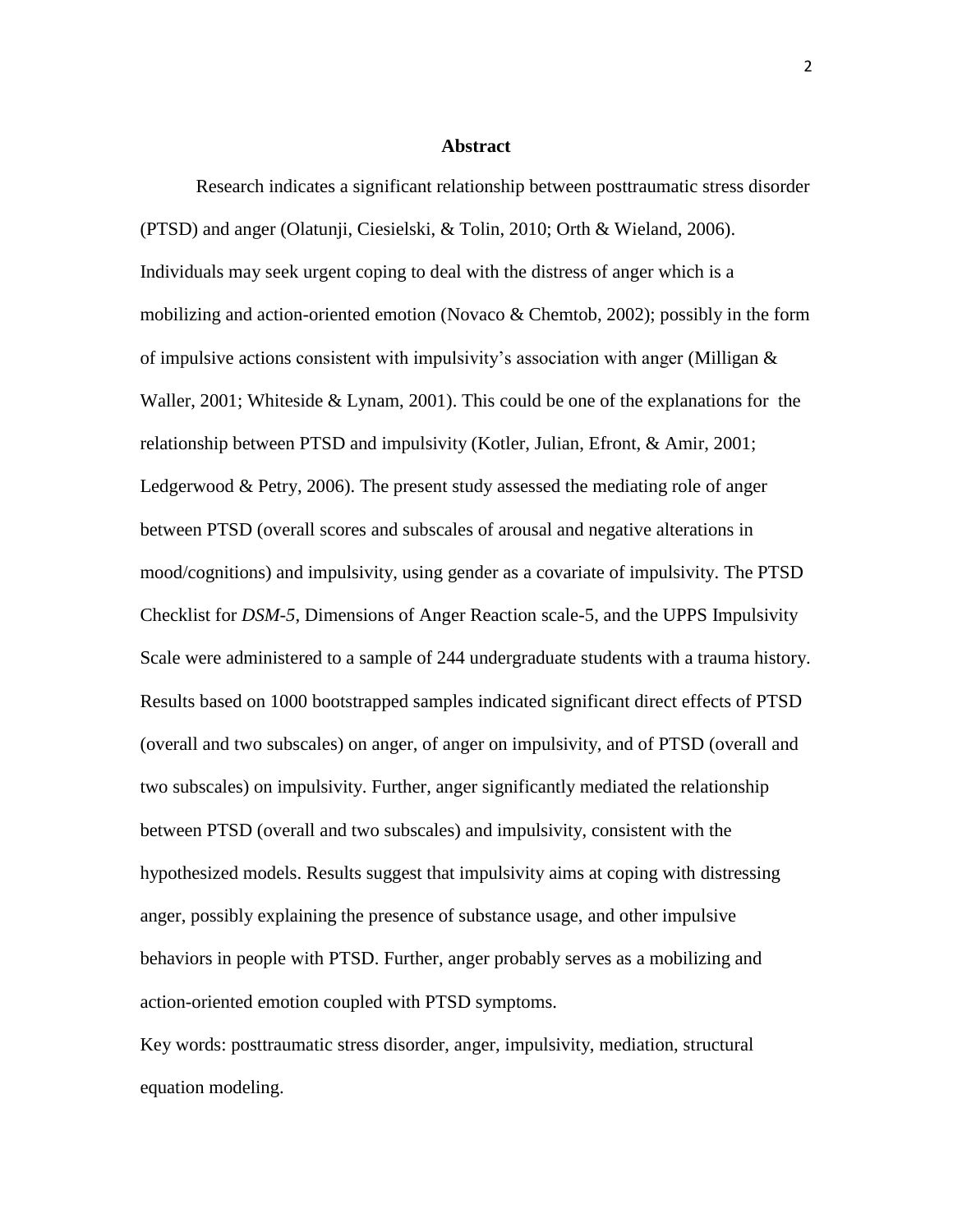#### **Introduction**

Posttraumatic stress disorder (PTSD) has a strong association with anger (Olatunji et al., 2010; Orth & Wieland, 2006) and impulsivity (Ledgerwood & Petry, 2006; Weiss, Tull, Viana, Anestis, & Gratz, 2012), which are also related to each other (Kotler et al., 2001; Ramírez & Andreu, 2006). However, to our knowledge no study has examined the mediating role of anger in the relationship between PTSD and impulsivity despite its important clinical and theoretical implications; this is the focus of the current study.

#### **PTSD and Anger**

There is a well-established empirical relationship between PTSD and anger (Kotler et al., 2001; Olatunji et al., 2010; Teten et al., 2010), with a critical study indicating greater anger severity among veterans with PTSD compared to veterans without PTSD unrelated to combat exposure (Chemtob, Hamada, Roitblat, & Muraoka, 1994). Trauma victims with PTSD mainly have difficulties suppressing and inhibiting anger, expressing anger appropriately (Olatunji et al., 2010; Orth & Wieland, 2006), and regulating feelings of anger (Olatunji et al., 2010; Orth & Wieland, 2006; Teten et al., 2010). The effect size for the relationship between PTSD and anger is substantially large (Orth & Wieland, 2006) and significantly the greatest among all primary anxiety disorders (Olatunji et al., 2010). It is not surprising that anger/irritability have been included as a PTSD arousal criterion in the *DSM-IV* and *DSM-5*. It is important to note though that the correlation between PTSD symptoms and anger as an external measure is not just accounted for by anger's inclusion as a PTSD symptom (Novaco & Chemtob, 2002; Orth, Cahill, Foa, & Maercker, 2008); rather several well-established theories account for anger's role in PTSD's symptomatology as discussed below.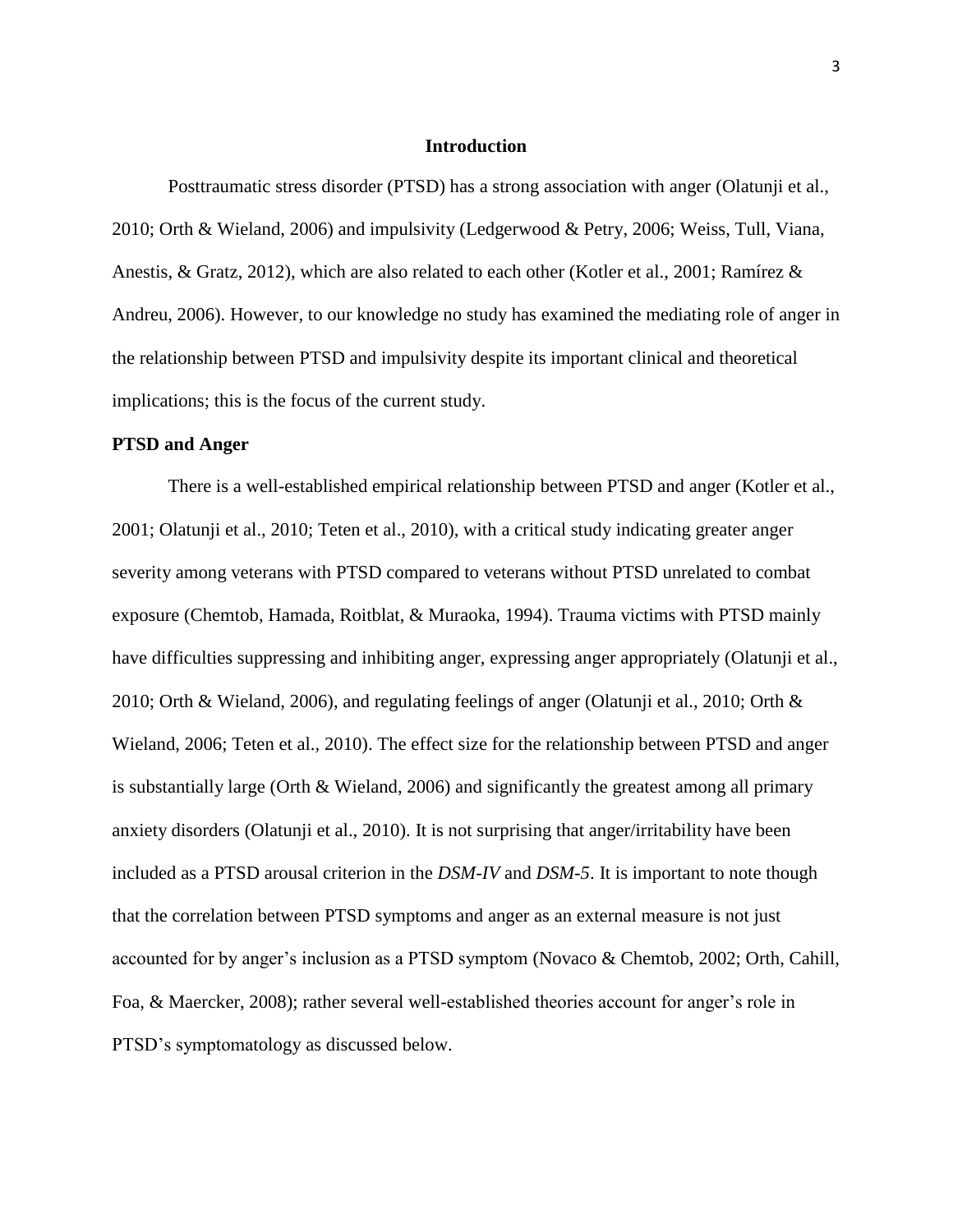One important theory explaining the PTSD-anger relationship is the "survival mode" theory which focuses on anger's regulation deficits. This theory states that anger's survival value in threatening situations such as trauma exposure becomes maladaptive when people later perceive threat in otherwise non-life threatening situations. Consequently, people react with hostile appraisal, physiological arousal, and aggressive and possibly harmful behaviors; thus failing to regulate their anger intensity and expression. Furthermore, a cycle emerges wherein people with PTSD are vulnerable to more perceived threat, leading to more anger, which in turn leads to greater readiness to perceive future threat (Chemtob, Novaco, Hamada, Gross, & Smith, 1997; Novaco & Chemtob, 2002). The relation between PTSD's physiological arousal symptoms and violent behavior has empirical support as well (MacManus et al., 2013).

An alternative theory is the fear avoidance theory, stating that anger represents an avoidant coping mechanism to deal with the trauma-related emotion of fear (Foa, Riggs, Massie, & Yarczower, 1995). Thus, by expressing anger, a mobilizing emotion, one is able to handle the traumatic experience without processing more vulnerable emotions such as fear. This is consistent with data suggesting that anger impedes therapeutic progress in PTSD treatment (Foa et al., 1995; Forbes et al., 2008). This avoidant style ultimately could result in greater PTSD symptom severity (Pineles et al., 2011).

Both the aforementioned theories not only highlight the role of anger in PTSD's symptomatology, they also indicate some specific relations between PTSD's subscales and anger which is the focus of the current study. One could hypothesize anger's relation with the specific *DSM*-*5* PTSD subscales (Friedman, Resick, Bryant, & Brewin, 2011) of physiological arousal (E1-E6) based on the "survival mode" theory, and negative alterations in mood/cognitions including negative emotional states such as fear (D1-D7) based on the fear avoidance theory.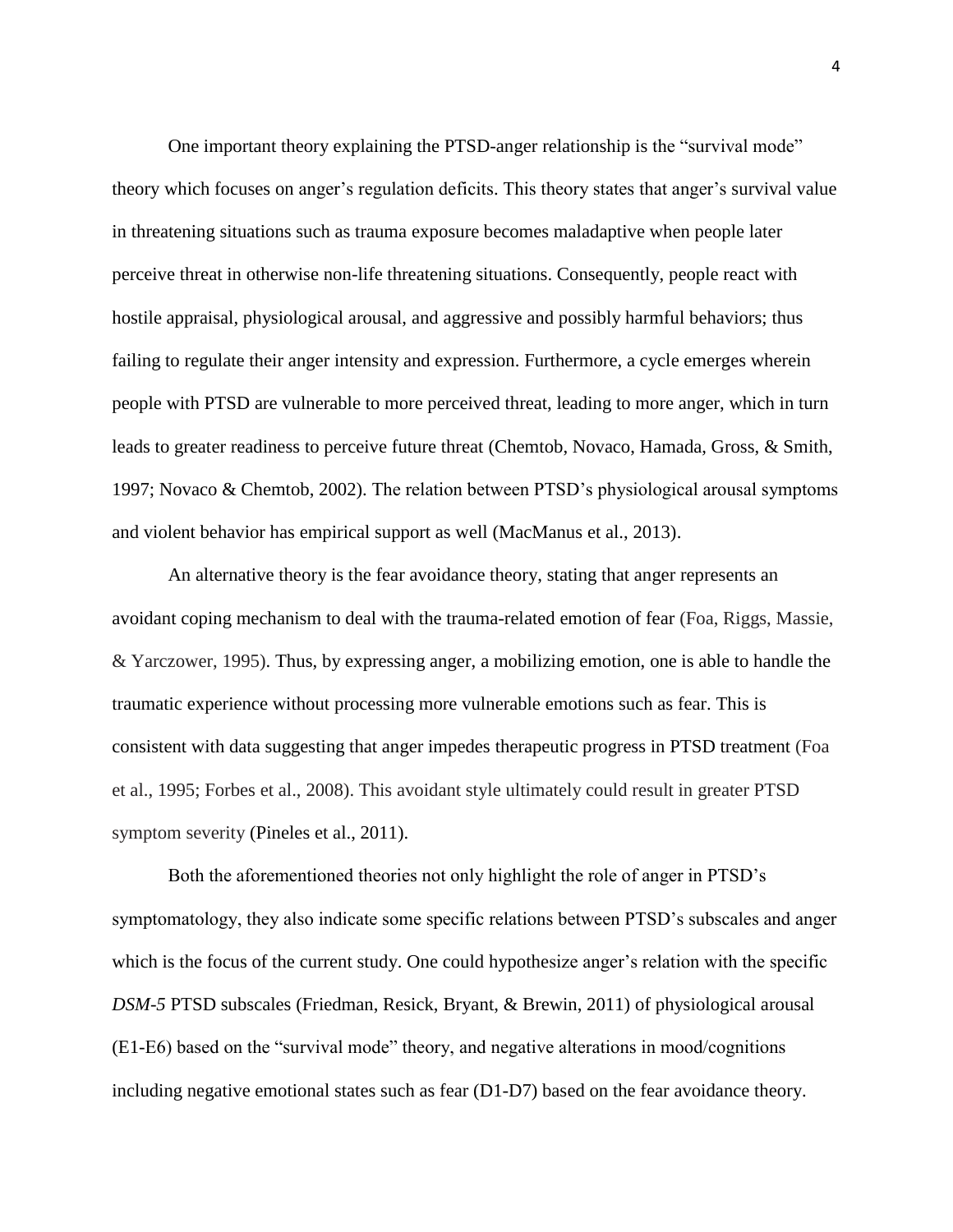# **PTSD and Impulsivity**

Impulsivity defined as a predisposition to act in an unplanned manner without considering the negative consequences to oneself or others (reviewed in Moeller, Barratt, Dougherty, Schmitz, & Swann, 2001) is also associated with PTSD (Kotler et al., 2001; Ledgerwood & Petry, 2006; Weiss et al., 2012). In fact, PTSD and impulsivity share some common psychopathology-related elements. Anger is related to both PTSD (Olatunji et al., 2010; Teten et al., 2010) and impulsivity (Kotler et al., 2001). Further, self-mutilative behaviors are associated with both PTSD and impulsivity (Sacks, Flood, Dennis, Hertzberg, & Beckham, 2008). Suicidal risk is associated with both PTSD (Kotler et al., 2001) and impulsivity (Pompili et al., 2009). Finally, substance use is related to both PTSD (Marshall-Berenz, Vujanovic, & MacPherson, 2011) and impulsivity (Moeller et al., 2001). These detrimental psychopathologyrelated elements common to PTSD and impulsivity further highlight the need to assess the mechanism of the relationship between these two constructs.

Several theories explain the relationship between PTSD and impulsivity. Consistent with the disinhibition view of impulsivity, individuals with PTSD symptoms have difficulty engaging in behavioral inhibition when they perceive a rewarding situation (reducing their experience of distress). Thus, being insensitive to signs of behavioral inhibition may lead to impulsive behaviors (Casada & Roache, 2005). Another viewpoint references possible "emotional dysregulation" associated with impulsivity; people with PTSD symptoms may have difficulty controlling impulsive tendencies when experiencing emotional distress (Weiss, Tull, Anestis, & Gratz, 2013; Weiss et al., 2012). To elaborate, a majority of the people with traumatic experiences have subjective distress (O'Hare, Sherrer, Yeamen, & Cutler, 2009) when experiencing negative emotions (Marshall-Berenz et al., 2011) and physiological reactivity to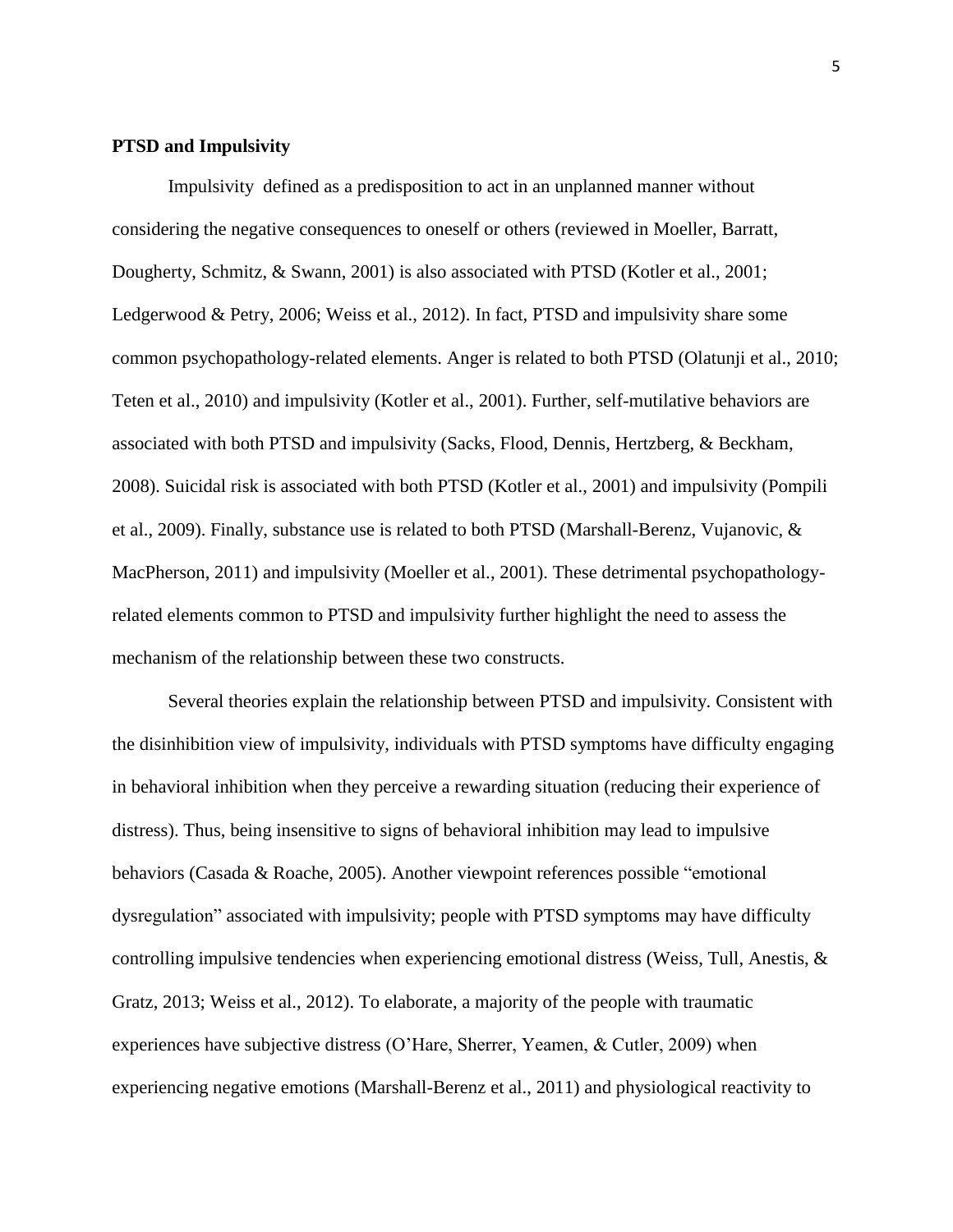traumatic re-exposure cues (Van der Kolk, Greenberg, Boyd, & Krystal, 1985). To cope with the aforementioned distress they may engage in impulsive maladaptive behaviors; these behaviors serve to reduce negative emotions or increase positive ones (Marshall-Berenz et al., 2011). Thus, when considering specific *DSM*-*5* PTSD subscales, one could see impulsivity's possible relation with PTSD's arousal and negative alterations in mood/cognitions subscales (comprising distress) based on the aforementioned theories.

# **PTSD, Anger, and Impulsivity**

The current study thus proposes a hypothetical model of the mediating role of anger (see Figures 1, 2 and 3). People with PTSD symptoms experience anger as already described above (*path A*). However, with anger being a distressing and mobilizing negative affect state, it may predispose a person to engage in an urgent action-oriented coping response (Novaco & Chemtob, 2002); albeit with potentially reduced rational decision making, and thus with an impulsive quality (Cyders & Smith, 2008) (*path B*). Impulsive behaviors could be thus related to PTSD by an emotional dysregulation mechanism (Weiss et al., 2013; Weiss et al., 2012), in this case for the emotion of anger. These impulsive behaviors could be reinforcing by distracting from distress or gratifying needs (Cyders & Smith, 2008; Whiteside & Lynam, 2003).

Thus, it is hypothesized that anger will be a significant mediator in the relationship between PTSD (overall and PTSD subscales of alterations in mood/cognitions and arousal) and impulsivity. Given gender differences in several aspects of the multi-dimensional construct of impulsivity, gender is used as a covariate in the current study (meta-analyzed in Cross, Copping, & Campbell, 2011). A recent meta-analysis reflected more sensation seeking in males (moderate effect size), and more impulsive actions to cope with negative affect in females (small effect size), whereas no significant gender differences were found regarding impulsive behaviors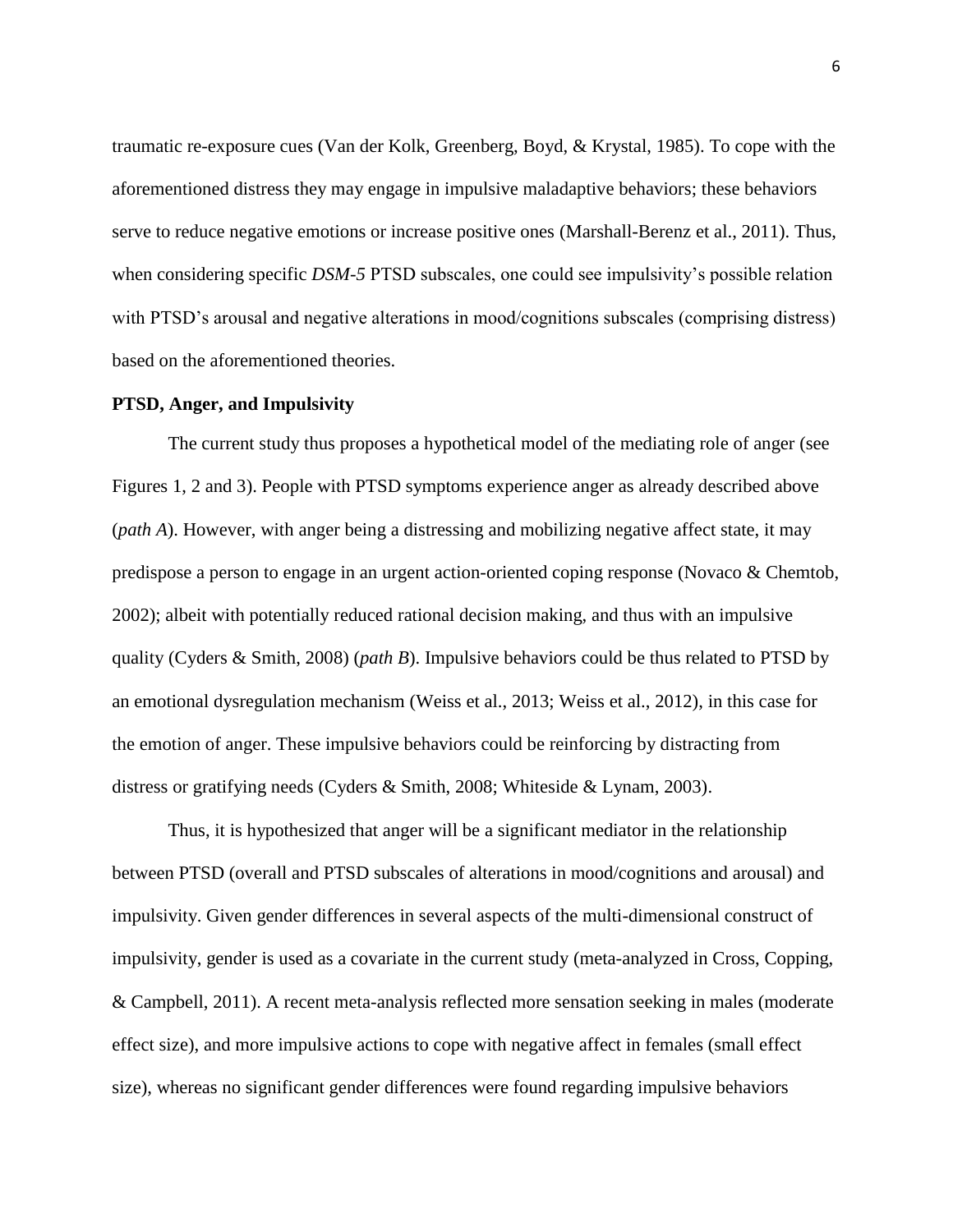related to inability to resist boredom, and delaying action until deliberated (Cross et al., 2011). Given impulsivity's non-unitary construct, gender differences were contingent on the type of measure and the definition and theory behind the "impulsivity" construct (meta-analyzed in Cross et al., 2011).

Noteworthy is also that fewer trauma studies have focused on a trauma-exposed college student sample compared to other trauma-exposed samples such as veterans. There is evidence indicating substantial prevalence of traumatic events among college students, with estimates as high as 66% (Read, Ouimette, White, Colder, & Farrow, 2011), 67% (Bernat, Ronfeldt, Calhoun, & Arias, 1998), and 76% (Avant, Davis, & Cranston, 2011). Further, PTSD as a diagnosis is prevalent among trauma-exposed college students, some estimates being 9% (Read et al., 2011), 12% (Bernat et al., 1998) and 25% (Avant et al., 2011). Additionally, college students are usually affected by detrimental impulsivity-based behaviors such as substance usage (Magid & Colder, 2007), and risky sexual behaviors (Zapolski, Cyders, & Smith, 2009). Thus, the current study not only addresses an important topic related to trauma treatment, it also addresses a relevant and important sample.

#### **Method**

# **Participants and Procedure**

The sample consisted of 251 trauma-exposed undergraduate psychology students from a medium-sized midwestern university. The sample was recruited during semesters within the fall of 2011 through to the fall of 2012, using a password protected university website requiring participants' university email addresses and personal passwords for access (through Sona systems software). Following their assent via an online informed consent statement, the measures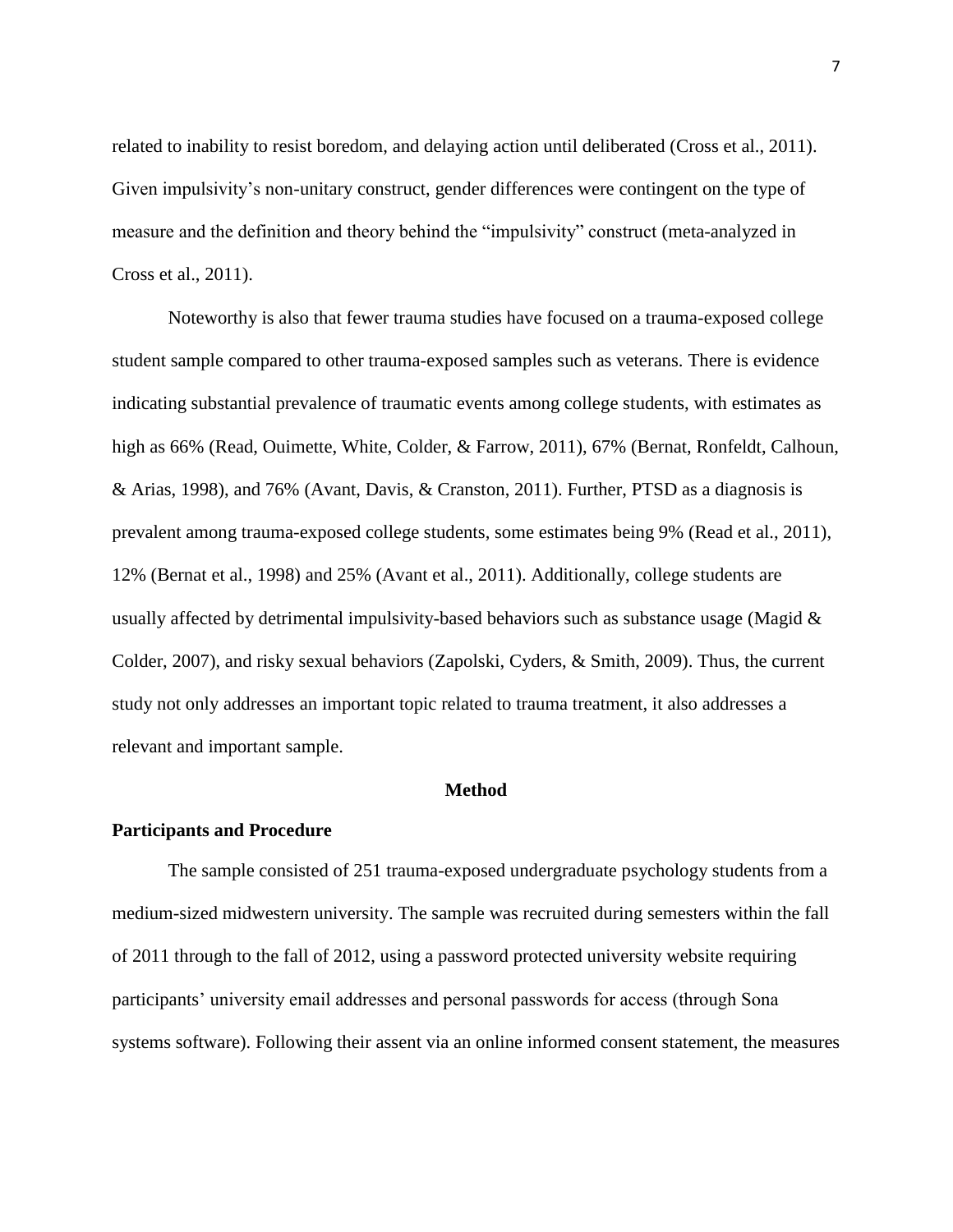relevant to the present study were administered. Additionally, the current study received approval from the university's Institutional Review Board.

# **Measures**

**Demographic information.** Information regarding gender, age, education, employment status, relationship status, ethnic and racial background, and socio-economic status was obtained.

**Stressful Life Events Screening Questionnaire (SLESQ).** The SLESQ is a 13-item self-report questionnaire assessing exposure to traumatic events per the definition of a Criterion A1 event of the *DSM-IV PTSD* diagnostic criteria. The test-retest reliability for a 2-week period at the item level ranged from .31 to 1.00 for the 11 *DSM-IV* based traumatic events, and the overall test-retest reliability of .89 between events was good. Further, it has good concurrent and convergent validity (Goodman, Corcoran, Turner, Yuan, & Green, 1998). For the current study, we retained 12 of the original questions, assessing just for the presence of each traumatic event. In addition, a probe regarding exposure to traumatic events via media was added to the question assessing for a witnessed traumatic event to be consistent with the proposed *DSM-5* criteria (Elhai et al., 2012). Additionally, a question referencing repeated exposure to details of a traumatic event, with additional probes of exposure through media or one's occupation was added. Lastly, a question asking participants to indicate their most distressing event (if they endorsed more than one event) and provide details on that event was added. Subsequently, participants were instructed to reference the indicated traumatic event or the most distressing traumatic event (if more than one was endorsed) while rating their PTSD symptoms.

**PTSD Checklist for DSM-5 (PCL-5).** The original PCL assesses the 17 *DSM-IV PTSD* items using distress ratings for each symptom on a five-point Likert-type scale (1= "not at all" to 5 = "extremely") (Weathers, Litz, Herman, Huska, & Keane, 1993). It has high internal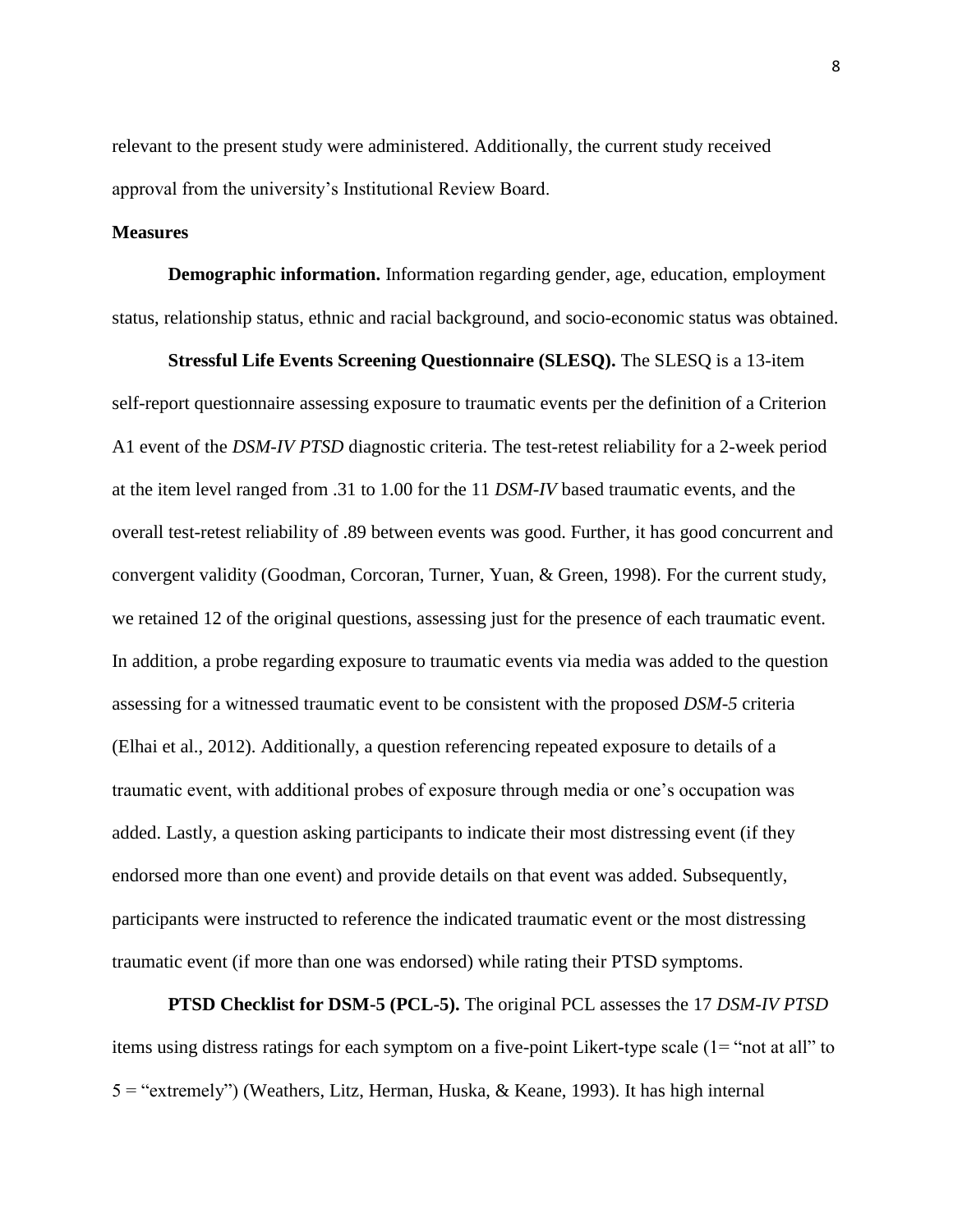consistency (.94), good one-week test-retest reliability (.88), good convergent validity ( $> 75$ correlations with other measures of PTSD), and good discriminant validity (Ruggiero, Del Ben, Scotti, & Rabalais, 2003). For the current study a 20-item PCL-5 (Weathers et al., 2010) was administered; this self-report is a lengthier measure mapping onto *DSM-5's* PTSD criteria based on the psychometrically sound PCL. The total score ranges from 20 to 100. Normed on traumaexposed college students, the PCL-5 has good internal consistency as reflected in an alpha coefficient of .94 (Blevins, Weathers, Witte, & Davis, November, 2012) and .95 in the current study, high item-total scale correlations, good convergent validity with other trauma measures, and good discriminant validity (Blevins et al., November, 2012). For the current study, subscale scores were computed for each of the four *DSM*-*5* subscales: intrusions (five items with the subscale score ranging from 5 to 25), avoidance (two items with the subscale score ranging from 2 to 10), negative alterations in mood/cognitions (seven items with subscale score ranging from 7 to 35), and arousal (six items with subscale score ranging from 6 to 30).

**Dimensions of Anger Reaction Scale – 5 (DAR-5).** The DAR-5 is a 5-item self-report questionnaire assessing for dimensions of anger reactions, mainly one's disposition towards anger in response to stressful situations (Forbes et al., 2004). The original DAR, a 7-item selfreport measure using a 9-point Likert-type scale for each item  $(0 = "not at all" to 8 = "exactly"$ so") (Novaco, 1975) had internal consistency ranging from .91 to .94 (Forbes et al., 2004), and good convergent and discriminant validity including a higher correlation with PTSD symptoms (Novaco, Swanson, Gonzalez, Gahm, & Reger, 2012). Subsequently, a modified briefer version of the DAR called the DAR-5 (excluding the original measure's items 5 and 7) with a 5-point Likert rating scale ranging from 1 ("none of the time") to 5 ("all of the time") was developed. With the total scale score ranging from 5 to 25, this unidimensional measure has good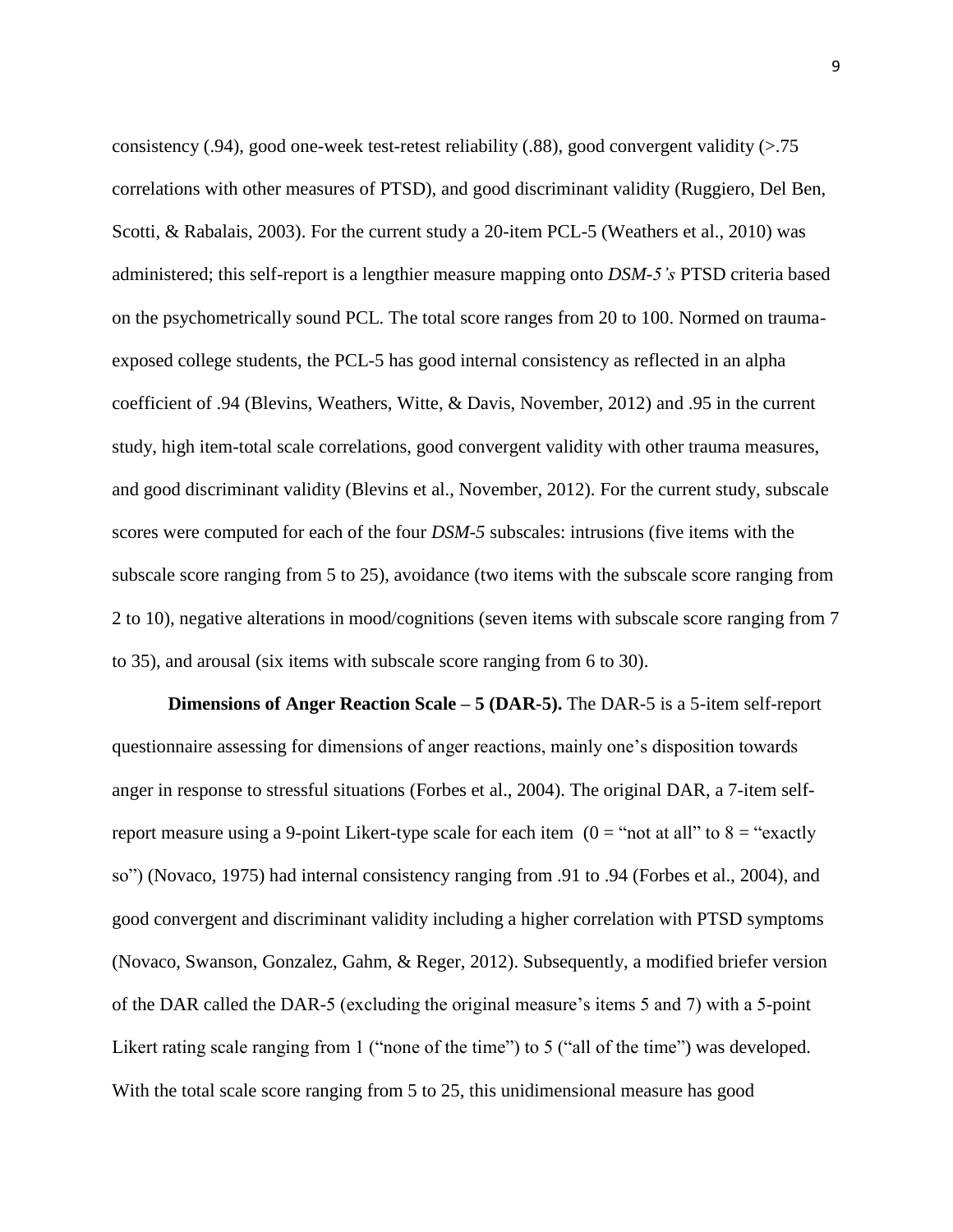convergent and discriminant validity (Forbes et al., 2013; Forbes et al., 2004), and adequate internal consistency of .89 in a study using a separate trauma-exposed student sample (Forbes et al., 2013) and that of .80 in the current study. Research has shown similar psychometric properties, convergent validity using other measures of anger, and no loss of sensitivity using the DAR-5 compared to the DAR. Thus, in terms of brevity, the DAR-5 was used in the current study (Hawthorne, Mouthaan, Forbes, & Novaco, 2006). Although anger is included in the PTSD criteria, research has shown that PTSD assessed by the PCL and anger assessed by the DAR-5 and the DAR are independent constructs (Forbes et al., 2004; Novaco et al., 2012).

**UPPS Impulsivity Scale.** The UPPS Impulsivity Scale is a 45-item self-report measure using a 4-point Likert-type scale with ratings from 1 ("agree strongly") to 4 ("disagree strongly"). The items represent the four dimensions of impulsivity: lack of premeditation (11 items), urgency (12 items), sensation seeking (12 items), and perseverance (10 items). The total score can range from 45 to 180. The scale has good internal consistency coefficients, specifically .91, .86, .90, and .82 for lack of premeditation, urgency, sensation seeking and lack of perseverance scales, respectively (Whiteside  $& Lynam$ , 2001). The overall internal consistency coefficient in the current study was .86. Further, it has good convergent and divergent validity and is shown to effectively discriminate clinical groups from those without psychopathology (Smith et al., 2007; Whiteside, Lynam, Miller, & Reynolds, 2005). A modification was made for this study wherein the timeline for symptoms was anchored to the past month, to make it consistent with the timeline of inquiry of PTSD symptoms.

## **Exclusions and Treatment of Missing Data**

Of 512 participants who completed the survey, only 244 subjects endorsed at least one traumatic event and nominated one event as their index/most distressing traumatic event. Of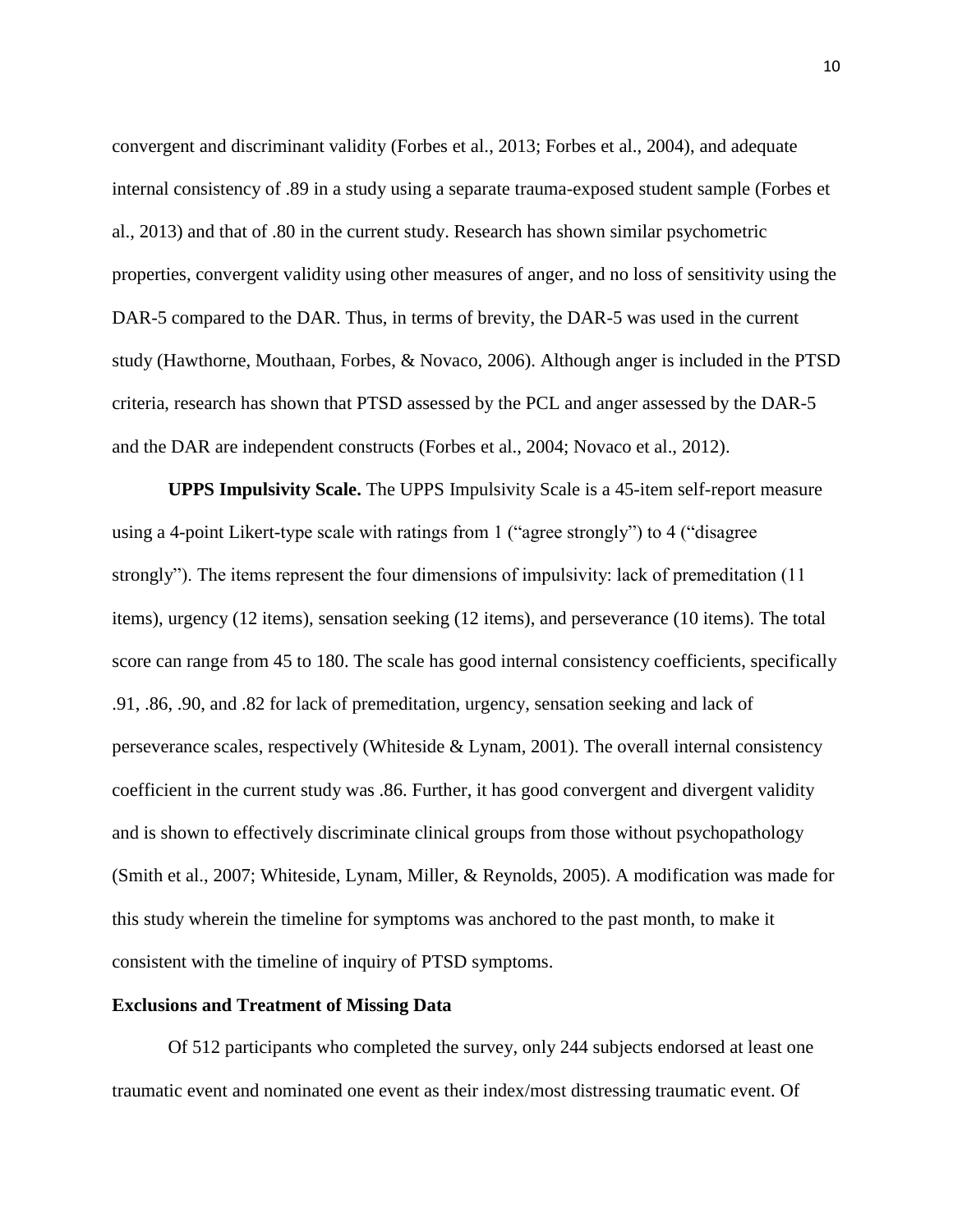these individuals, we estimated missing item-level data using maximum likelihood procedures on the primary measures for those subjects (about 10% across measures) missing fewer than 30% of items on a particular measure. We subsequently summed item-level responses (reverse scoring indicated items on the UPPS) to form total scale scores on the primary measures and additional subscale scores for the PCL-5 scale. We further estimated missing total scores for those subjects missing one primary measure.

#### **Effective Sample Characteristics**

The effective sample of 244 participants had a mean age of 20.30 years (*SD* = 5.10), with the majority being female ( $n = 165, 74.7\%$ ). Most respondents were single ( $n = 198, 81.1\%$ ), or living with a significant other (*n* = 34, 13.9%). Number of years of schooling ranged from 10 to 18 years ( $M = 12.90$ ,  $SD = 1.27$ ). Most respondents were unemployed as students ( $n = 118$ , 48.6%) or worked part-time (*n* = 105, 43.2%). Most participants had an income less than \$34,999, more specifically - less than \$15,000 (*n* = 81, 33.9%), \$15,000-\$24,999 (*n* = 27, 11.3%), and \$25,000-\$34,999 (*n* = 27, 11.3%). Further, most participants identified themselves as Caucasian (*n* = 172, 70.5%), or African American (*n* = 66, 27.0%). Fourteen participants reported their ethnicity as Hispanic/Latino (5.9%). The most prevalent worst traumatic events (upon which PTSD ratings were assigned) were unexpected death of a family member/close friend  $(n = 114, 46.7\%)$ , life-threatening accident  $(n = 21, 8.6\%)$ , and childhood sexual molestation ( $n = 21, 8.6\%$ ).

### **Statistical Analysis**

Based on benchmarks of skewness  $> 2$  and kurtosis  $> 7$  (Curran, West, & Finch, 1996), all total scores were normally distributed. Mediation analysis to assess the proposed hypotheses was conducted as path analysis models using the Mplus 6.12 software. Total scores on the PCL-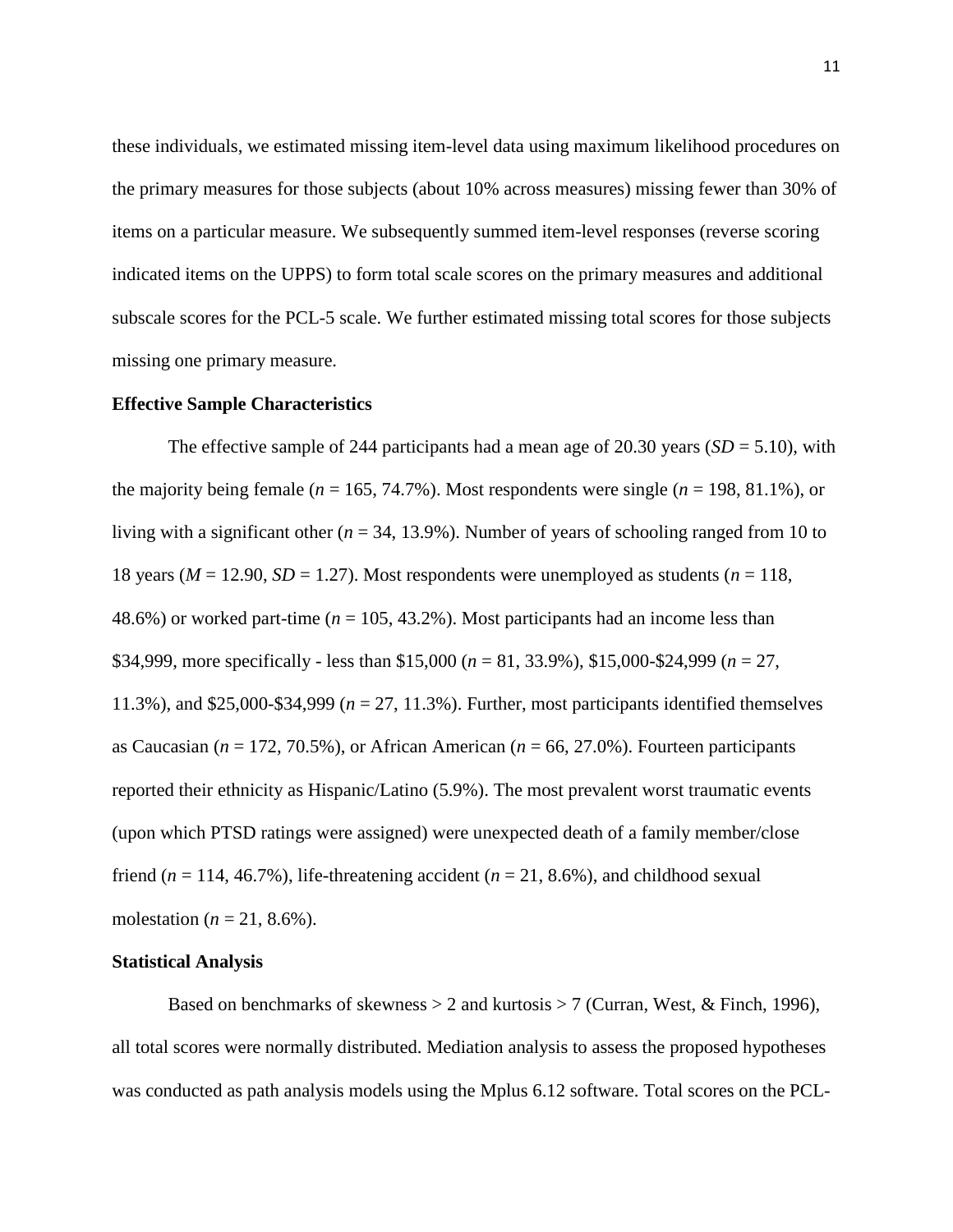5, DAR-5, and UPPS scales reflecting measures of PTSD symptoms, anger reactions and impulsivity, and the PCL-5 subscale scores were used as observed variables. Three mediation analyses were computed. The relationship between PTSD symptoms (overall and two subscale scores) and anger reactions, between anger reactions and impulsivity, and between PTSD (overall and two subscale scores) and impulsivity were direct effects, and the effect of PTSD symptoms (overall and two subscale scores) on impulsivity accounting for anger reactions was an indirect effect. Gender was used as a covariate of impulsivity in all mediation analyses. The approach to mediation analyses is the product of path coefficients approach estimating the indirect effect's standard error (MacKinnon, 2008) with the multivariate delta method through bootstrapping 1000 samples (MacKinnon, 2008).

# **Results**

Total PCL-5 scores averaged 42.01 ( $SD = 17.55$ ), DAR-5 scores averaged 12.67 ( $SD =$ 4.37) compared to an average score of 10.3 in a study with a similar trauma-exposed student sample (Forbes et al., 2013), and UPPS Impulsivity Scale scores averaged 103.95 (S*D* = 15.16). In the effective sample, 22% of participants would have a possible PTSD diagnosis per the *DSM-5* criteria (at least one re-experiencing symptom, at least one avoidance symptom, at least three mood/cognition symptom, and at least three arousal symptoms) using an item cutoff of "3" or higher (Cook, Thompson, Coyne, & Sheikh, 2003). The PTSD prevalence rates are consistent with several prior studies (e.g., Avant et al., 2011). Further, correlation results between anger, impulsivity and *DSM*-*5* PTSD subscales indicated impulsivity's significant relation with the negative alterations in mood/cognitions and arousal subscales and anger's significant relation with all PTSD subscales (Table 1). This further supports the current study's focus on the two PTSD subscales of arousal and negative alterations in mood/cognitions.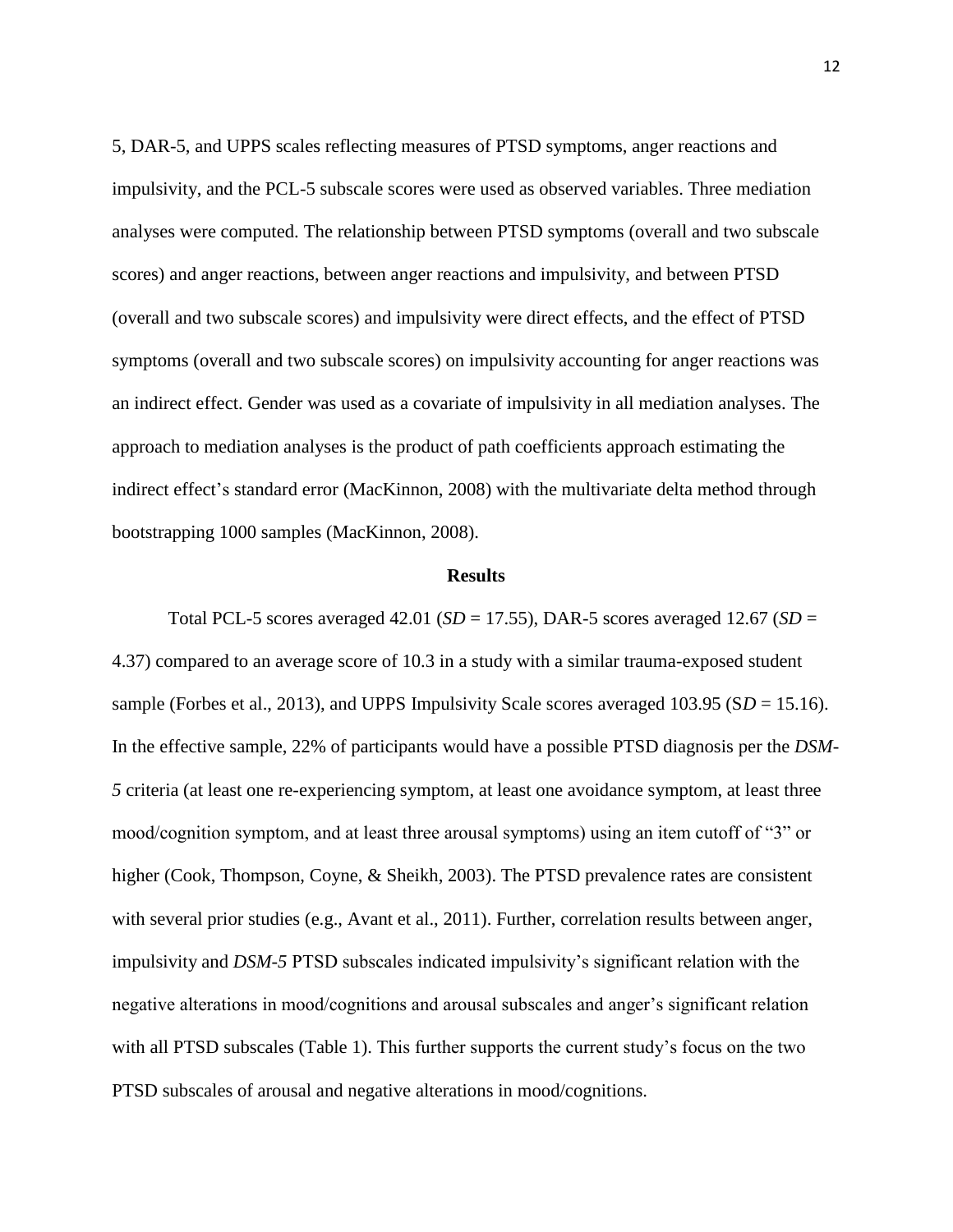Using bootstrapping to estimate standard errors for the indirect effect, anger reactions significantly mediated the relationship between PTSD and impulsivity ( $\beta$  = .06*, SE* = .03*, p* = *.*02) (Figure 2). Results indicated significant direct effects of PTSD on anger reactions (*B* = .11, *SE* = .01, β = .44*, p* < .001), of anger reactions on impulsivity (*B* = .60, *SE* = .26, β = .17*, p* = .02), and of PTSD on impulsivity ( $B = .16$ ,  $SE = .07$ ,  $\beta = .19$ ,  $p = .02$ ). Lastly, gender was a significant covariate for its effects on impulsivity  $(B = -3.87, SE = 1.96, B = -11, p = .049)$ .

Anger reactions significantly mediated the relationship between PTSD's mood/cognitions subscale and impulsivity ( $\beta = .07$ ,  $SE = .03$ ,  $p = .02$ ) (Figure 3). Results indicated significant direct effects of the PTSD mood/cognitions subscale on anger reactions ( $B = .27$ ,  $SE = .04$ ,  $\beta =$ .42*, p* < 001), of anger reactions on impulsivity ( $B = .59$ ,  $SE = .25$ ,  $\beta = .17$ ,  $p = .02$ ), and of the PTSD mood/cognitions subscale on impulsivity ( $B = .44$ ,  $SE = .18$ ,  $\beta = .20$ ,  $p = .01$ ). Gender was not a significant covariate in the model (*B* = -3.46, *SE* = 2.10, β = -.10, *p* = .10).

Lastly, anger reactions significantly mediated the relationship between the PTSD arousal subscale and impulsivity ( $\beta$  = .06*, SE* = .03*, p* = .04). Results indicated significant direct effects of the PTSD arousal subscale on anger reactions  $(B = .22, SE = .09, \beta = .36, p = .02)$ , of anger reactions on impulsivity ( $B = .60$ ,  $SE = .25$ ,  $\beta = .17$ ,  $p = .02$ ), and of the PTSD arousal subscale on impulsivity ( $B = .47$ ,  $SE = .23$ ,  $\beta = .22$ ,  $p = .04$ ). Gender was not a significant covariate in this model ( $B = -3.01$ ,  $SE = 2.16$ ,  $\beta = -.09$ ,  $p = .16$ ).

# **Discussion**

The present study aimed to assess the mediating role of anger in the relationship between PTSD symptoms (total score and subscales of arousal and negative alterations in mood/cognitions) and impulsivity. Results first and foremost substantiate PTSD's significant relation with anger reactions (Olatunji et al., 2010; Teten et al., 2010), and impulsivity (Kotler et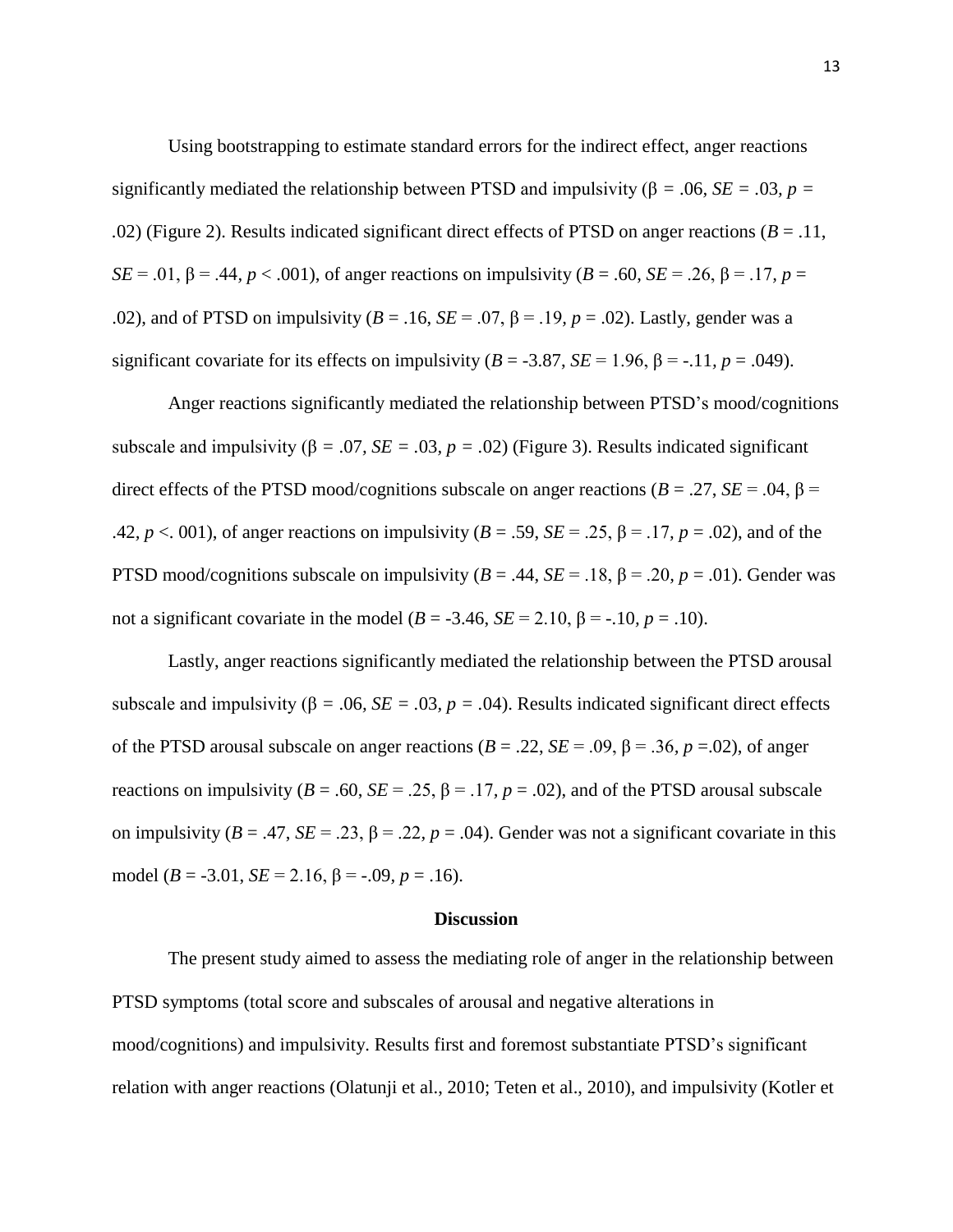al., 2001; Ledgerwood & Petry, 2006; Weiss et al., 2012). Further, anger reactions had a significant correlation with all *DSM*-*5* PTSD subscales, not just overall PTSD severity as more frequently assessed in the existing literature. PTSD's relation with anger as proposed in the "survival mode theory" (Chemtob et al., 1997) or the "fear avoidance theory" (Foa et al., 1995) indicate that anger may serve as a coping mechanism to deal with distress related to PTSD symptoms via mobilizing impulsive behaviors.

Important to the literature are findings implying impulsivity's "emotional dysregulational" tendency in PTSD symptomatology (Weiss et al., 2013; Weiss et al., 2012), mainly that of coping with distressing emotions (Cyders & Smith, 2008; Whiteside & Lynam, 2003) such as anger. One could further hypothesize impulsivity as being a common psychological mechanism between PTSD and disorders such as substance dependence, borderline personality disorder, and other impulse control disorders, mainly the latter developing during the process of coping with trauma-related distress. Future research could further explore this avenue.

In fact, the focus needs to be on the distress and affective states associated with the PTSD subscales of arousal and negative alteration in mood/cognitions. These subscales may play a role in PTSD's comorbidity with several impulse-related problems including substance usage (Drescher, Rosen, Burling, & Foy, 2003; Marshall-Berenz et al., 2011), violent offending (MacManus et al., 2013) and self-harm behaviors (Kotler et al., 2001; Sacks et al., 2008). Research has already indicated arousal as one of PTSD's symptom clusters associated with substance usage (Saladin, Brady, Dansky, & Kilpatrick, 1995) and with a strong association with PTSD-related distress (Shea, Vujanovic, Mansfield, Sevin, & Liu, 2010). Although the *DSM-5* negative alterations in mood/cognitions subscale has relatively sparse research, it does contain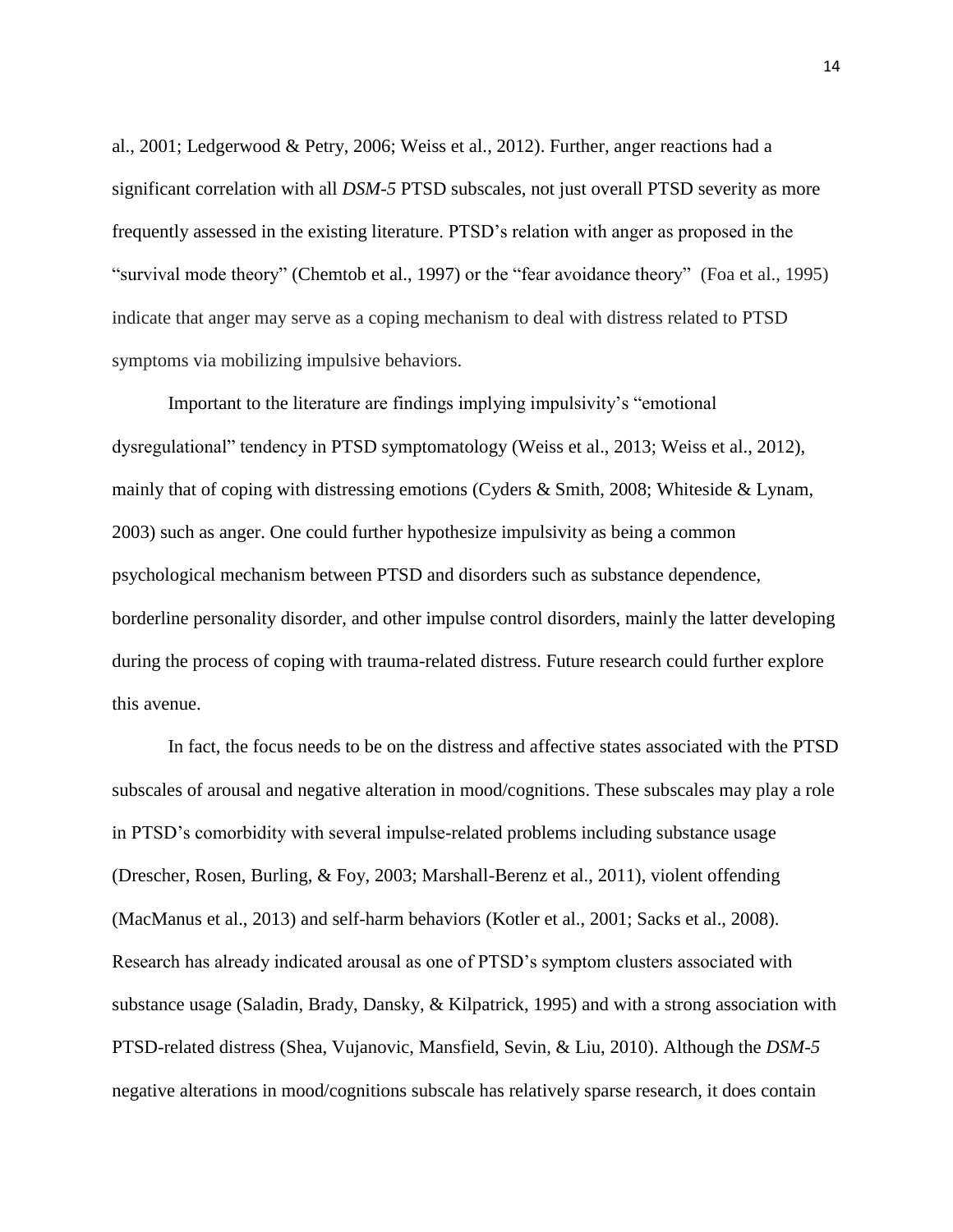some PTSD numbing symptoms per the *DSM-IV* criteria which have a significant association with PTSD-related problems in functioning (Shea et al., 2010). Thus, these two PTSD subscales may capture some of PTSD's non-specific distress associated with PTSD's comorbidity with other internalizing and externalizing disorders.

One could also look at anger as a mobilizing emotion in this mediation relationship. To elaborate, PTSD's arousal symptoms may prepare one for action, and PTSD's negative alteration in mood/cognitions symptoms may represent an increase in emotional distress. Both in turn coupled with anger feelings may propel an individual to engage in action-oriented impulsive behaviors (e.g., aggression-oriented behaviors).

Lastly, results also support studies indicating gender to have a significant effect on impulsivity scores (meta-analyzed in Cross et al., 2011) when using PTSD as an overall construct; supporting its conceptualization as a covariate in impulsivity studies. However, it was not a significant covariate when considering PTSD subscales, with differences in hypothesized mediation models possibly contributing to these discrepant findings. Future studies would benefit from assessing if the hypothesized mediation paths are different across genders.

## **Implications**

The results have implications for psychological treatment and assessment. First, results highlight the importance of assessing for impulsivity diagnostically given its possible emotional dysregulation role in PTSD's symptomatology. There needs to be additional focus on assessing comorbid impulse-related problems as well. This adds to the significance of including the "reckless and self-harm behaviors" PTSD criterion as outlined in the *DSM-5* (Friedman et al., 2011). Second, results highlight the importance of addressing impulsivity in treatment, specifically to teach patients adaptive coping when experiencing distressing emotions like anger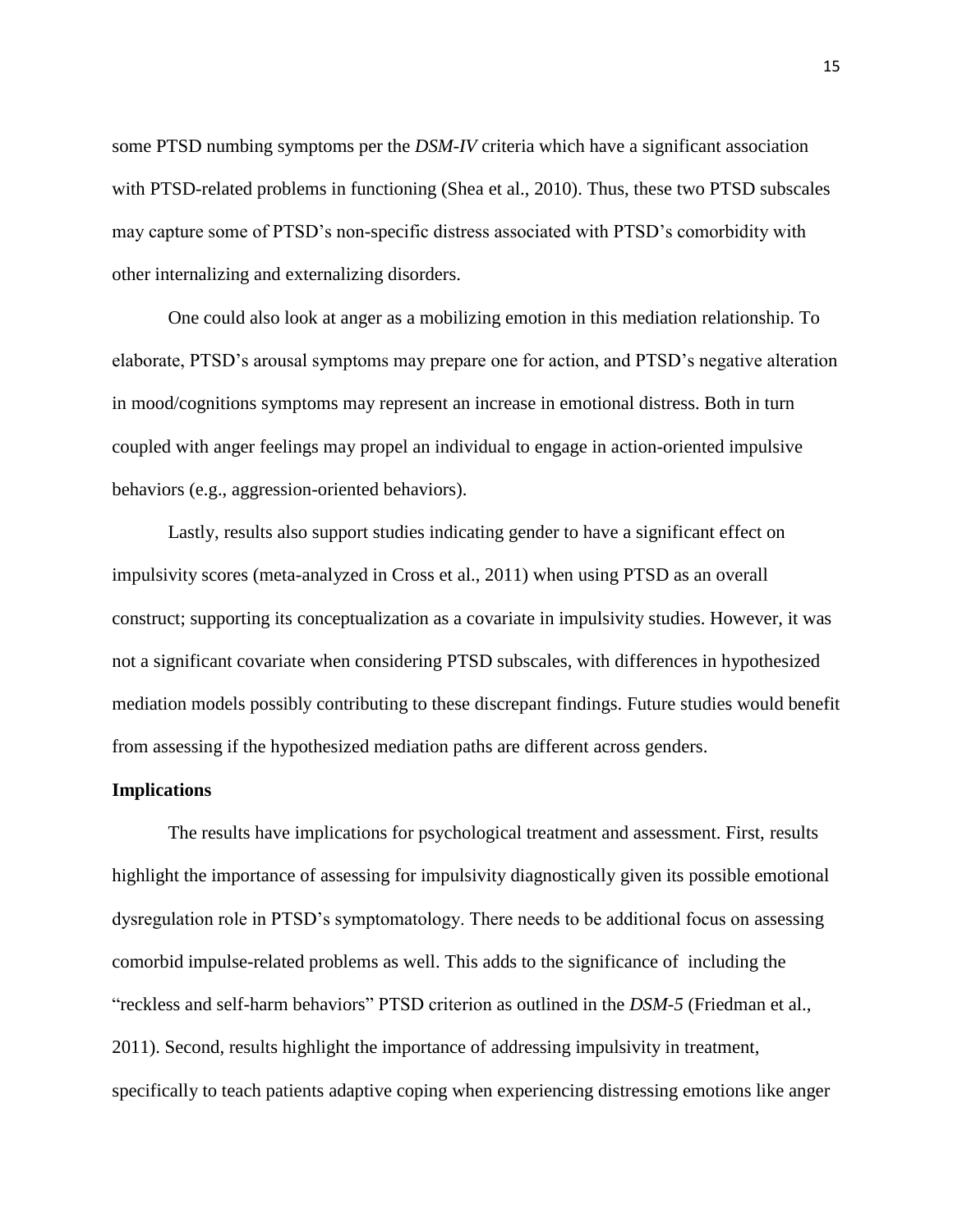(Cyders, Combs, Fried, Zapolski, & Smith, 2009). Specifically, impulsivity's significant correlation with the mood/cognitions and arousal subscales indicate certain treatment pathways; appropriate therapeutic treatment of these PTSD symptom clusters may reduce impulsivity-based self and other-harm behaviors. This is consistent with treatment protocols such as Dialectical Behavior Therapy (DBT) aimed to address distress tolerance and emotional regulation skills in people with PTSD symptoms (Steil, Dyser, Priebe, Kleindienst, & Bohus, 2011).

Third, treatment could address the action-oriented and mobilizing force of anger in relation to PTSD symptoms. With prior research indicating that anger as an external construct is highly related to PTSD symptom severity (not just based on its inclusion as a PTSD symptom criterion), its significant mediating role in the PTSD-impulsivity relation makes it imperative to assess for anger tendencies and address its treatment after trauma exposure. Lastly, the significant mediation model may also explain the presence of impulsive aggression characterized by lack of careful thought compared to premeditated aggression in people with PTSD, with anger being a significant predictor of the former (Teten et al., 2010).

#### **Limitations and future research**

The study is not without limitations. First, given that we used cross-sectional data to assess mediation, we cannot make any conclusions regarding causation. However, the results justify the time and expense invested in conducting similar longitudinal causation studies (Cole & Maxwell, 2003). Second, given the nature of self-report assessments, there is a possibility of response bias and social desirability influencing the results. Of additional concern is the use of a single measure to assess multifaceted constructs of anger and impulsivity. Third, the results are obtained in a very restrictive (trauma-exposed and somewhat ethnically diverse) college student population, hence limiting the generalizability to clinical samples. That being said, the current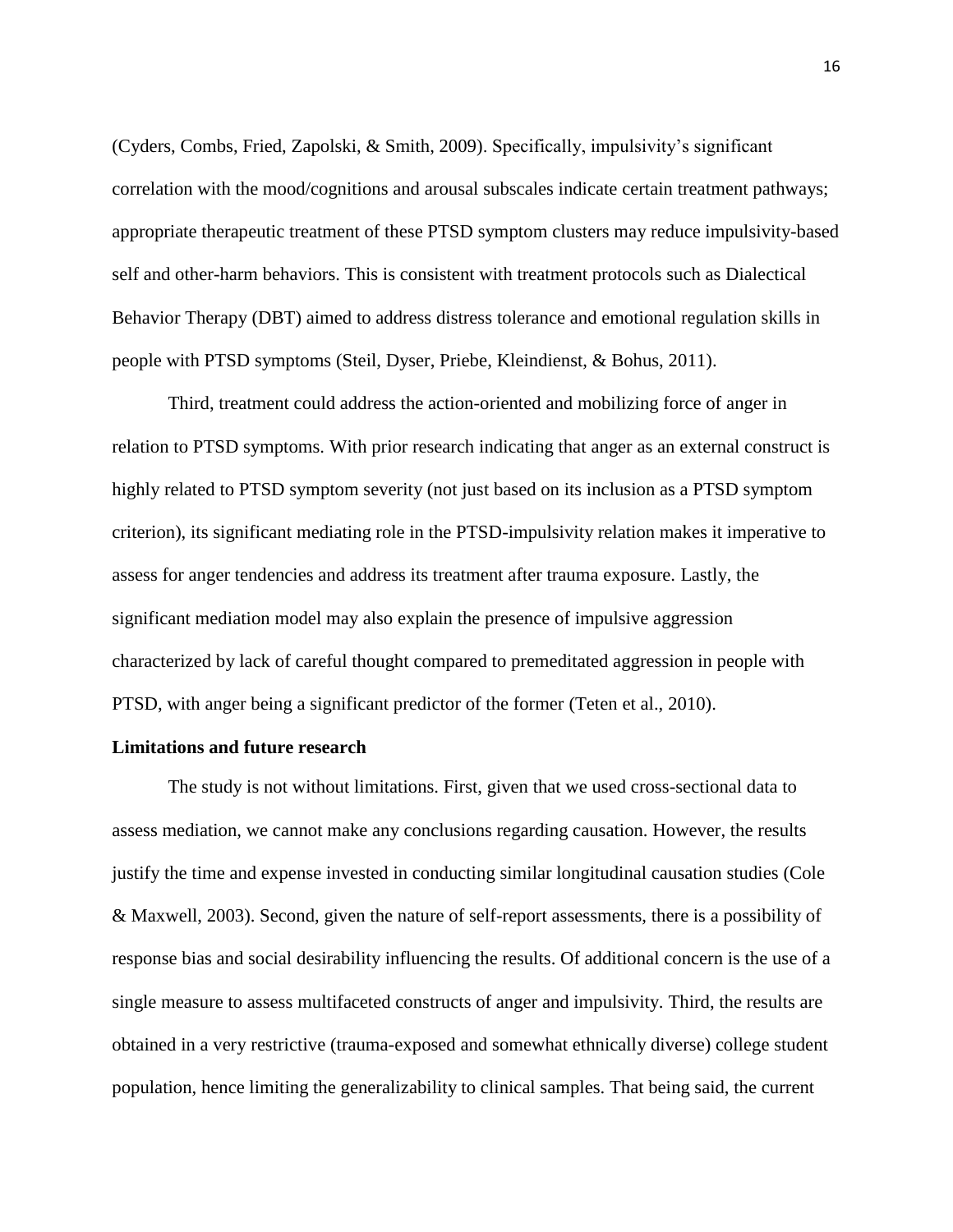study's significant results indicate the importance of addressing anger and impulsivity among college students after trauma exposure as an early treatment approach, especially given the significant prevalence of traumatic event exposure, PTSD, impulsivity and anger tendencies in this sample. Additionally, results lay the statistical foundation to test the hypothesized mediation model in other trauma-exposed populations and in different cultural groups to assess the generalizability of results. Fourth, the current study's sample is comprised of fewer males (about 25%), paralleling the gender trend among college students; this could have influenced the results of the current study regarding the use of gender as a covariate. Lastly, we have used the concept of "emotional distress" in association with anger feelings and impulsivity; although have not assessed it independently. It would be helpful to measure "emotional distress" as a probable moderating variable in the anger-impulsivity pathway.

Future research can extend the hypothesized mediation model to include additional paths from impulsivity to impulse-based behaviors including substance usage, self-harm and aggressive acts to clarify the psychological mechanism underlying comorbid behaviors. Thus, an additional limitation of the current study is the lack of measures assessing these impulsive behaviors. Additionally, given the different pathways to impulsive behaviors (Whiteside & Lynam, 2001), and differential relations of PTSD with different impulsivity dimensions (Weiss et al., 2013) using impulsivity subscales in the hypothesized model would help identify the exact impulsivity factor playing a role in PTSD-impulsivity relationship.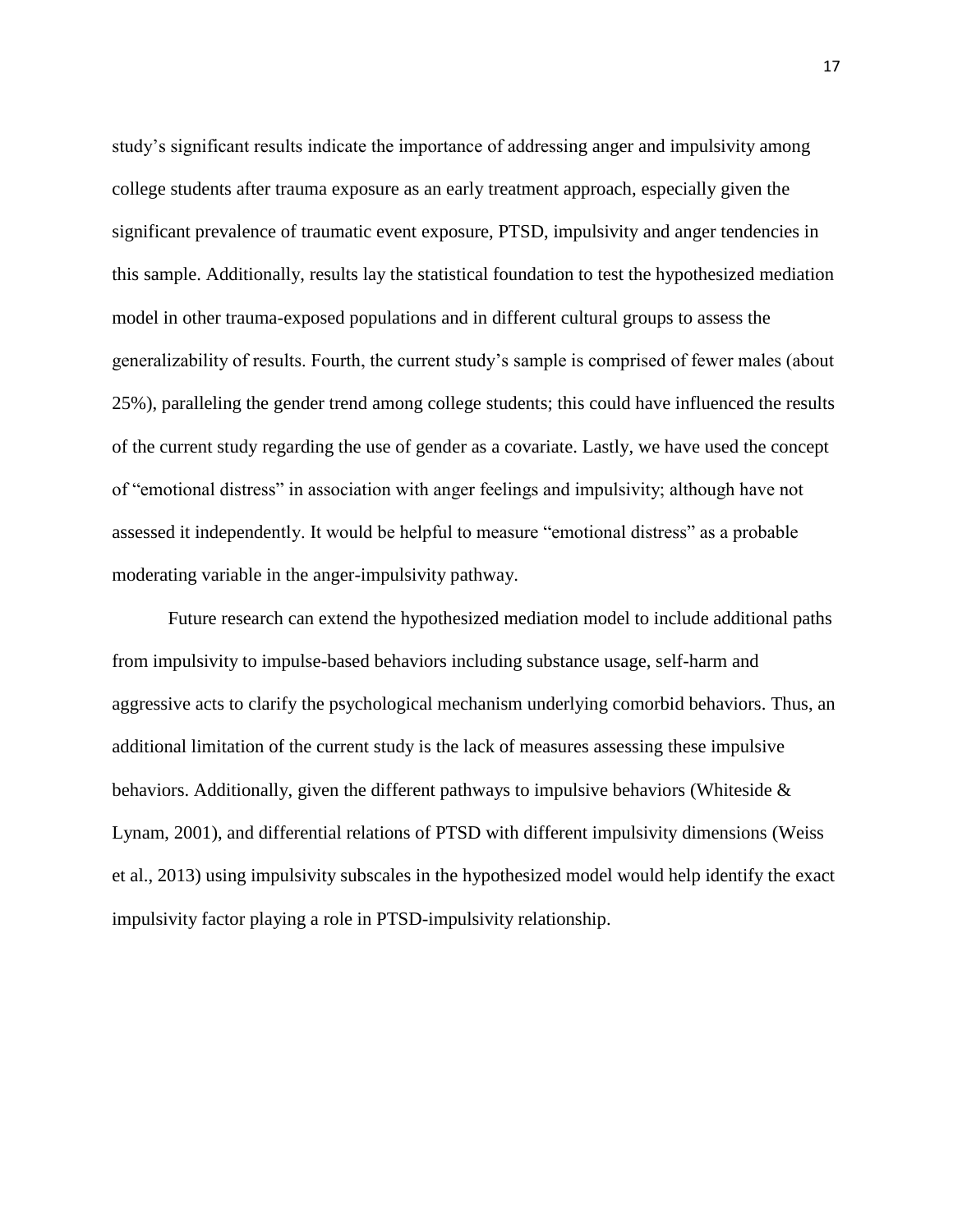#### References

- Avant, E. M., Davis, J. L., & Cranston, C. C. (2011). Posttraumatic stress symptom clusters, trauma history, and substance use among college students. *Journal of Aggression, Maltreatment & Trauma, 20*, 539-555. doi: 10.1080/10926771.2011.588153
- Bernat, J. A., Ronfeldt, H. M., Calhoun, K. S., & Arias, I. (1998). Prevalence of traumatic events and peritraumatic predictors of posttraumatic stress symptoms in a nonclinical sample of college students. *Journal of Traumatic Stress, 11*, 645-664. doi: 10.1023/A:1024485130934
- Blevins, C. A., Weathers, F. W., Witte, T. K., & Davis, M. T. (November, 2012). *The Posttraumatic Stress Disorder Checklist for DSM-5 (PCL-5): Preliminary psychometric analysis in trauma-exposed college students.* Paper presented at the International Society for Traumatic Stress Studies 28th Annual Meeting, Los Angeles, CA.
- Casada, J. H., & Roache, J. D. (2005). Behavioral inhibition and activation in Posttraumatic Stress Disorder. *The Journal of Nervous and Mental Disease, 193*(2), 102-109. doi: 10.1097/01.nmd.0000152809.20938.37
- Chemtob, C. M., Hamada, R. S., Roitblat, H. L., & Muraoka, M. Y. (1994). Anger, impulsivity and anger control in combat-related posttraumatic stress disorder. *Journal of Counseling and Clinical Psychology, 62*(4), 827-832.
- Chemtob, C. M., Novaco, R. W., Hamada, R. S., Gross, D. M., & Smith, G. (1997). Anger regulation deficits in combat-related posttraumatic stress disorder. *Journal of Traumatic Stress, 10*.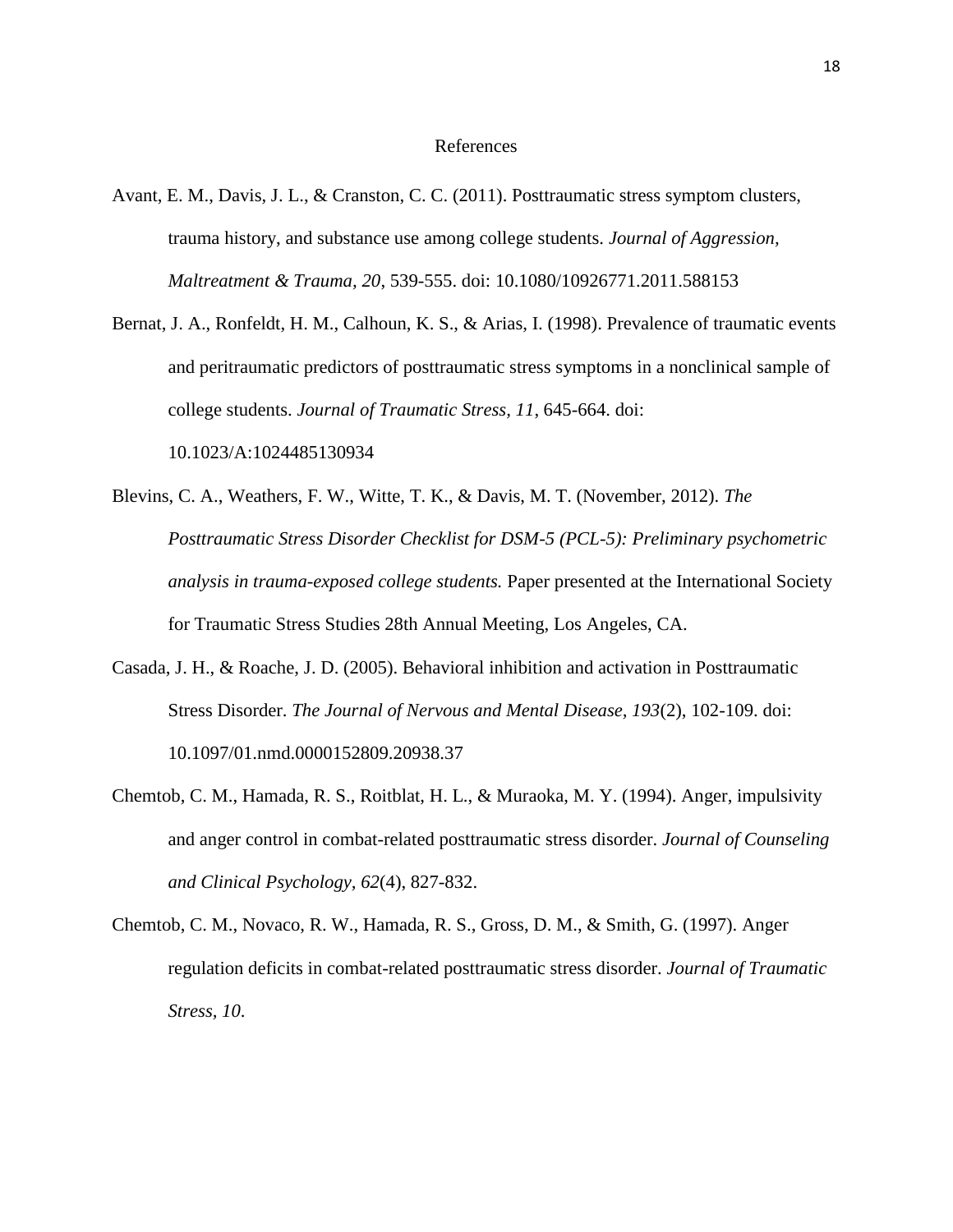- Cole, D. A., & Maxwell, S. E. (2003). Testing mediational models with longitudinal data: Questions and tips in the use of structural equation modeling. *Journal of Abnormal Psychology, 112*, 558-577. doi: 10.1037/0021-843X.112.4.558
- Cook, J. M., Thompson, R., Coyne, J. C., & Sheikh, J. I. (2003). Algorithm versus cut-point derived PTSD in ex-prisoners of war. *Journal of Psychopathology and Behavioral Assessment, 25*, 267-271. doi: 10.1023/A:1025851129948
- Cross, C. P., Copping, L. T., & Campbell, A. (2011). Sex differences in impulsivity: A metaanalysis. *Psychological Bulletin, 137*, 97-130. doi: 10.1037/a0021591
- Curran, P. J., West, S. G., & Finch, J. F. (1996). The robustness of test statistics to nonnormality and specification error in confirmatory factor analysis. *Psychological Methods, 1*, 16-29. doi: 10.1037/1082-989X.1.1.16
- Cyders, M. A., Combs, J., Fried, R. E., Zapolski, T. C. B., & Smith, G. T. (2009). Emotion-based impulsivity and its importance for impulsive behavior outcomes. In G. H. Lassiter (Ed.), *Impulsivity: Causes, control and disorders.* (pp. 105-125). New York: Nova Science Publishers, Inc.
- Cyders, M. A., & Smith, G. T. (2008). Emotion-based dispositions to rash action: Positive and negative urgency. *Psychological Bulletin, 134*, 807-828. doi: 10.1037/a0013341
- Drescher, K. D., Rosen, C. S., Burling, T. A., & Foy, D. W. (2003). Causes of death among male veterans who received residential treatment for PTSD. *Journal of Traumatic Stress, 16*(6).
- Elhai, J. D., Miller, M. E., Ford, J. D., Biehn, T. L., Palmieri, P. A., & Frueh, B. C. (2012). Posttraumatic stress disorder in DSM-5: Estimates of prevalence and symptom structure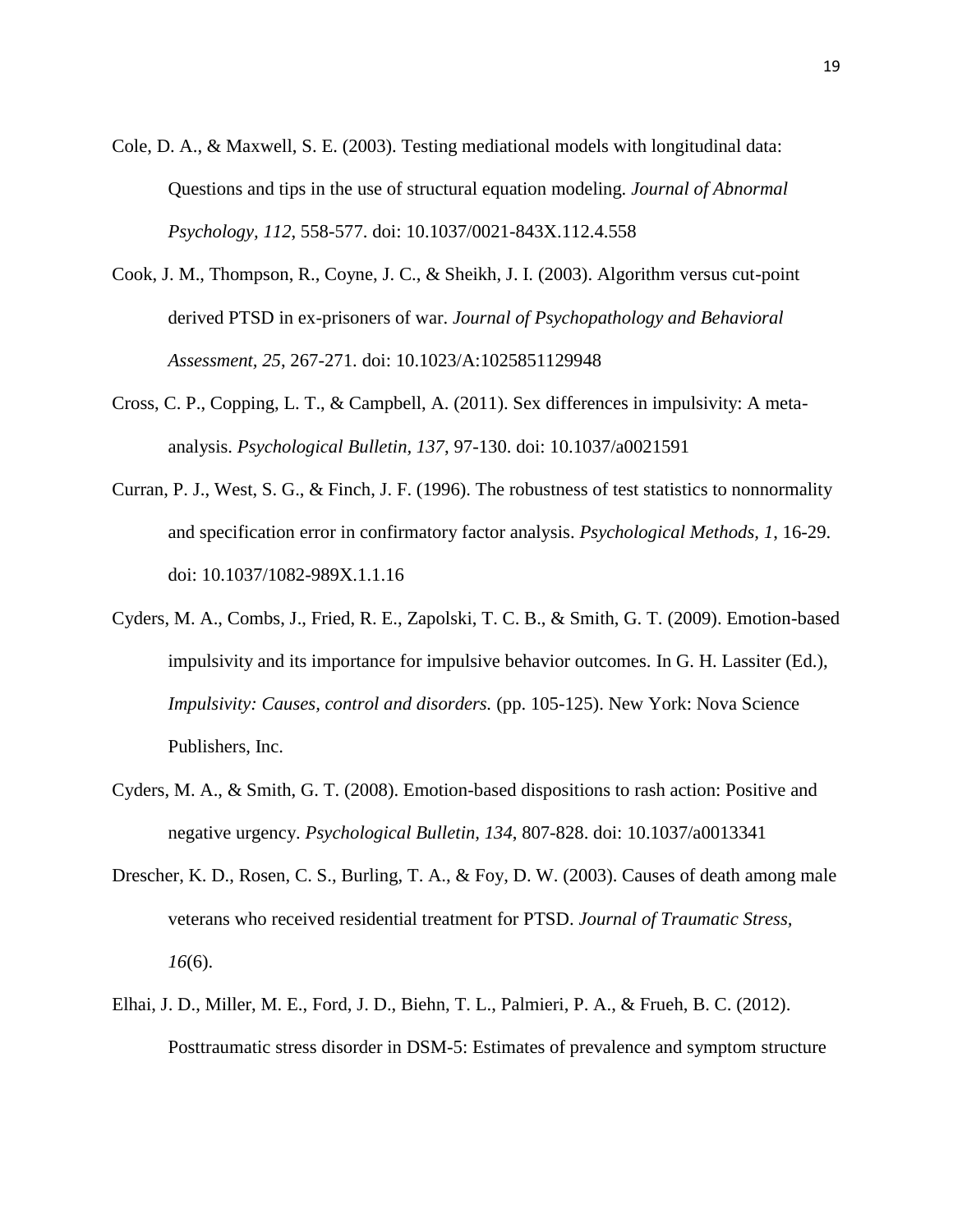in a nonclinical sample of college students. *Journal of Anxiety Disorders, 26*, 58-64. doi: 10.1016/j.janxdis.2011.08.013

- Foa, E. B., Riggs, D. S., Massie, E. D., & Yarczower, M. (1995). The impact of fear activation and anger on the efficacy of exposure treatment for posttraumatic stress disorder. *Behavior Therapy, 26*, 487-499.
- Forbes, D., Alkemade, N., Mitchell, D., Elhai, J. D., McHugh, T., Bates, G., et al. (2013). Utility of the Dimensions of Anger Reactions-5 (DAR-5) Scale as a brief anger measure. *Depression and Anxiety*, 1-8. doi: 10.1002/da.22148
- Forbes, D., Hawthorne, G., Elliott, P., McHugh, T., Biddle, D., Creamer, M., et al. (2004). A concise measure of anger in combat-related posttraumatic stress disorder. *Journal of Traumatic Stress, 17*, 249-256.
- Forbes, D., Parslow, R., Creamer, M., Allen, N., McHugh, T., & Hopwood, M. (2008). Mechanisms of anger and treatment outcome in combat veterans With Posttraumatic Stress Disorder. *Journal of Traumatic Stress, 21*, 142-149. doi: 10.1002/jts.20315
- Friedman, M. J., Resick, P. A., Bryant, R. A., & Brewin, C. R. (2011). Considering PTSD for DSM-5. *Depression and Anxiety, 28*, 750-769. doi: 10.1002/da.20767
- Goodman, L. A., Corcoran, C., Turner, K., Yuan, N., & Green, B. L. (1998). Assessing traumatic event exposure: General issues and preliminary findings for the Stressful Life Events Screening Questionnaire. *Journal of Traumatic Stress, 11*, 521-542. doi: 10.1023/A:1024456713321
- Hawthorne, G., Mouthaan, J., Forbes, D., & Novaco, R. W. (2006). Response categories and anger measurement: do fewer categories result in poorer measurement? Development of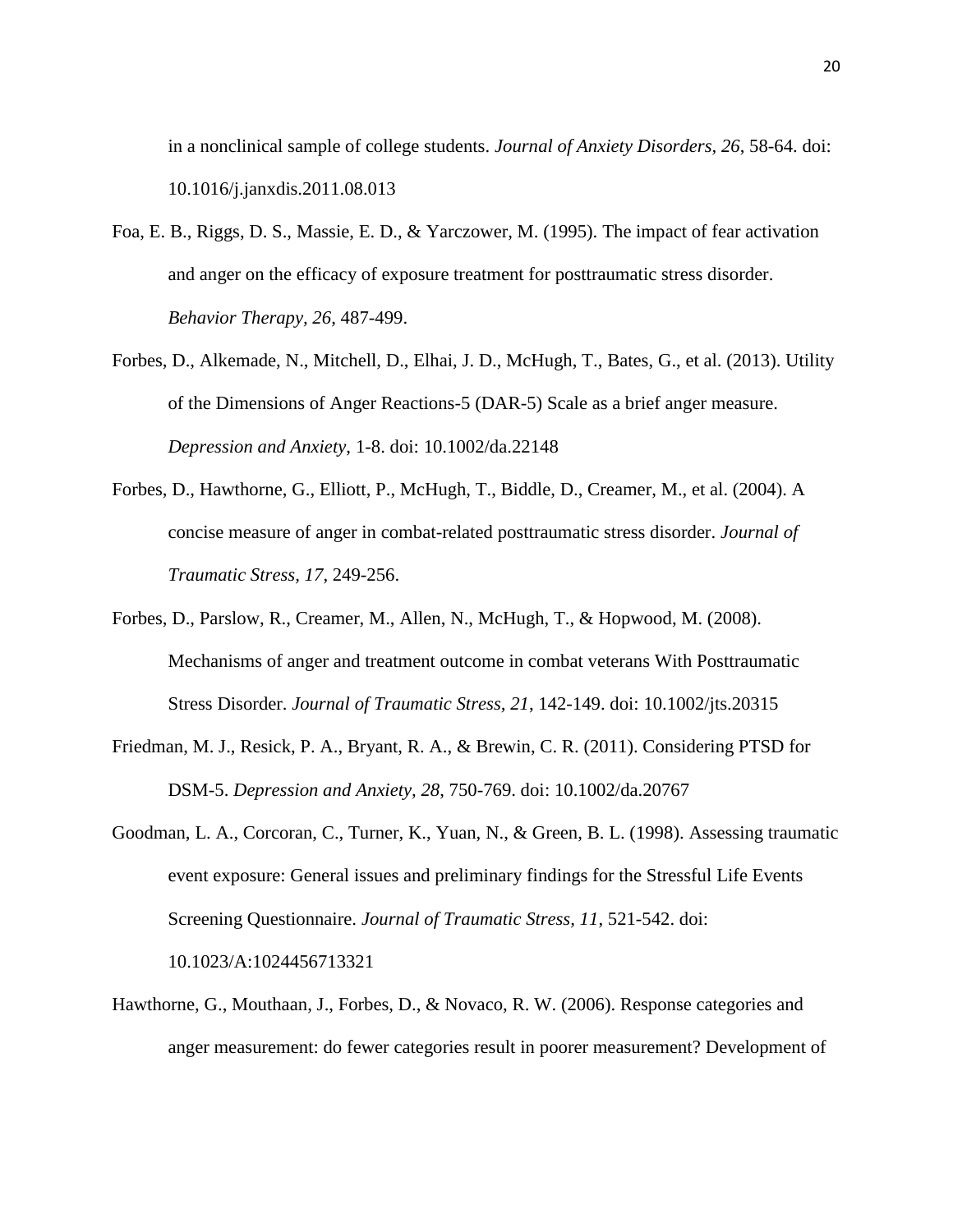the DAR5. *Social Psychiatry and Psychiatric Epidemiology., 41*, 164-172. doi: 10.1007/s00127-005-0986-y

- Kotler, M., Julian, L., Efront, R., & Amir, M. (2001). Anger, impulsivity, social support, and suicide risk in patients with posttraumatic stress disorder. *Journal of Nervous and Mental Disease, 189*, 162-167.
- Ledgerwood, D. M., & Petry, N. M. (2006). Posttraumatic Stress Disorder symptoms in treatment-seeking pathological gamblers. *Journal of Traumatic Stress, 19*(3), 411-416. doi: 10.1002/jts.20123
- MacKinnon, D. P. (2008). *Introduction to statistical mediation analysis.* New York: Taylor and Francis Group.
- MacManus, D., Dean, K., Jones, M., Rona, R. J., Greenberg, N., Hull, L., et al. (2013). Violent off ending by UK military personnel deployed to Iraq and Afghanistan: a data linkage cohort study. *The Lancet, 381*, 907-917. doi: 10.1016/S0140-6736(13)60354-2
- Magid, V., & Colder, C. R. (2007). The UPPS Impulsive Behavior Scale: Factor structure and associations with college drinking. *Personality and Individual Differences., 43*, 1927- 1937. doi: 10.1016/j.paid.2007.06.013
- Marshall-Berenz, E. C., Vujanovic, A. A., & MacPherson, L. (2011). Impulsivity and alcohol use coping motives in a trauma-exposed sample: The mediating role of distress tolerance. *Personality and Individual Differences, 50*, 588-592. doi: 10.1016/j.paid.2010.11.033
- Milligan, R. J., & Waller, G. (2001). Anger and impulsivity in non-clinical women. *Personality and Individual Differences., 30*, 1073-1078.
- Moeller, F. G., Barratt, E. S., Dougherty, D. M., Schmitz, J. M., & Swann, A. C. (2001). Psychiatric aspects of impulsivity. *American Journal of Psychiatry, 158*(11), 1783-1793.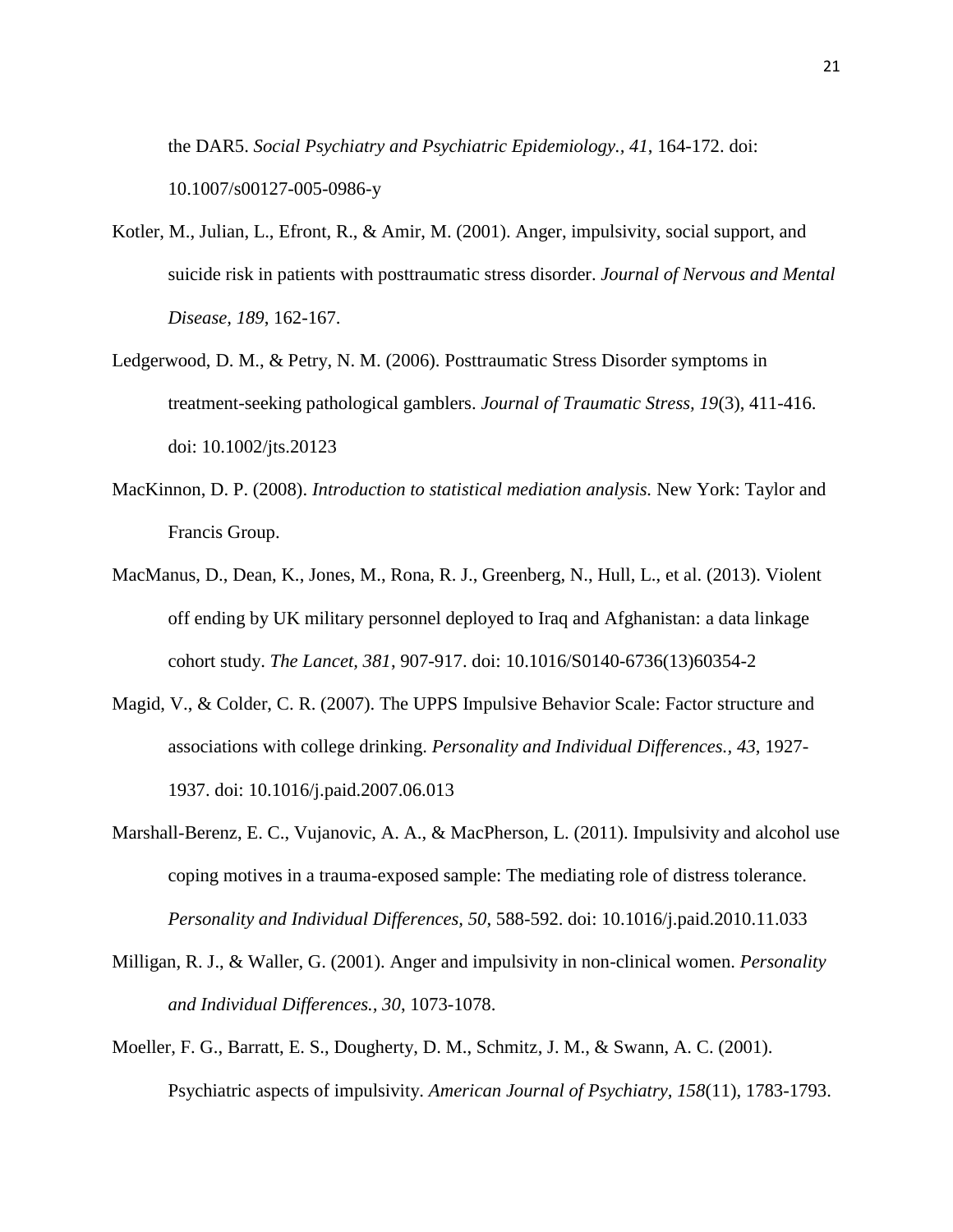Novaco, R. W. (1975). *Dimension of Anger Reaction*. University of California, Irvine.

- Novaco, R. W., & Chemtob, C. M. (2002). Anger and combat-related posttraumatic stress disorder. *Journal of Traumatic Stress, 15*, 123-132.
- Novaco, R. W., Swanson, R. D., Gonzalez, O. I., Gahm, G. A., & Reger, M. D. (2012). Anger and postcombat mental health: validation of a brief anger measure with U.S. soldiers postdeployed from Iraq and Afghanistan. *Psychological Assessment, 24*, 661-675. doi: 10.1037/a0026636
- O'Hare, T., Sherrer, M. V., Yeamen, D., & Cutler, J. (2009). Correlates of post-traumatic stress disorder in male and female community clients. *Social Work in Mental Health, 7*(4), 340- 352. doi: 10.1080/15332980802052373
- Olatunji, B. O., Ciesielski, B. G., & Tolin, D. F. (2010). Fear and loathing: A meta-analytic review of the specificity of anger in PTSD. *Behavior Therapy, 41*, 93-105.
- Orth, U., Cahill, S. P., Foa, E. B., & Maercker, A. (2008). Anger and Posttraumatic Stress Disorder symptoms in crime victims: A longitudinal analysis. *Journal of Consulting and Clinical Psychology, 76*, 208-218. doi: 10.1037/0022-006X.76.2.208
- Orth, U., & Wieland, E. (2006). Anger, hostility, and posttraumatic stress disorder in traumaexposed adults: A meta-analysis. *Journal of Consulting and Clinical Psychology., 74*, 698-706. doi: 10.1037/0022-006X.74.4.698
- Pineles, S. L., Mostoufi, S. M., Ready, C. B., Street, A. E., Griffin, M. G., & Resik, P. A. (2011). Trauma reactivity, avoidant coping and PTSD symptoms: A moderating relationship? *Journal of Abnormal Psychology, 120*(1), 240-246. doi: 10.1037/a0022123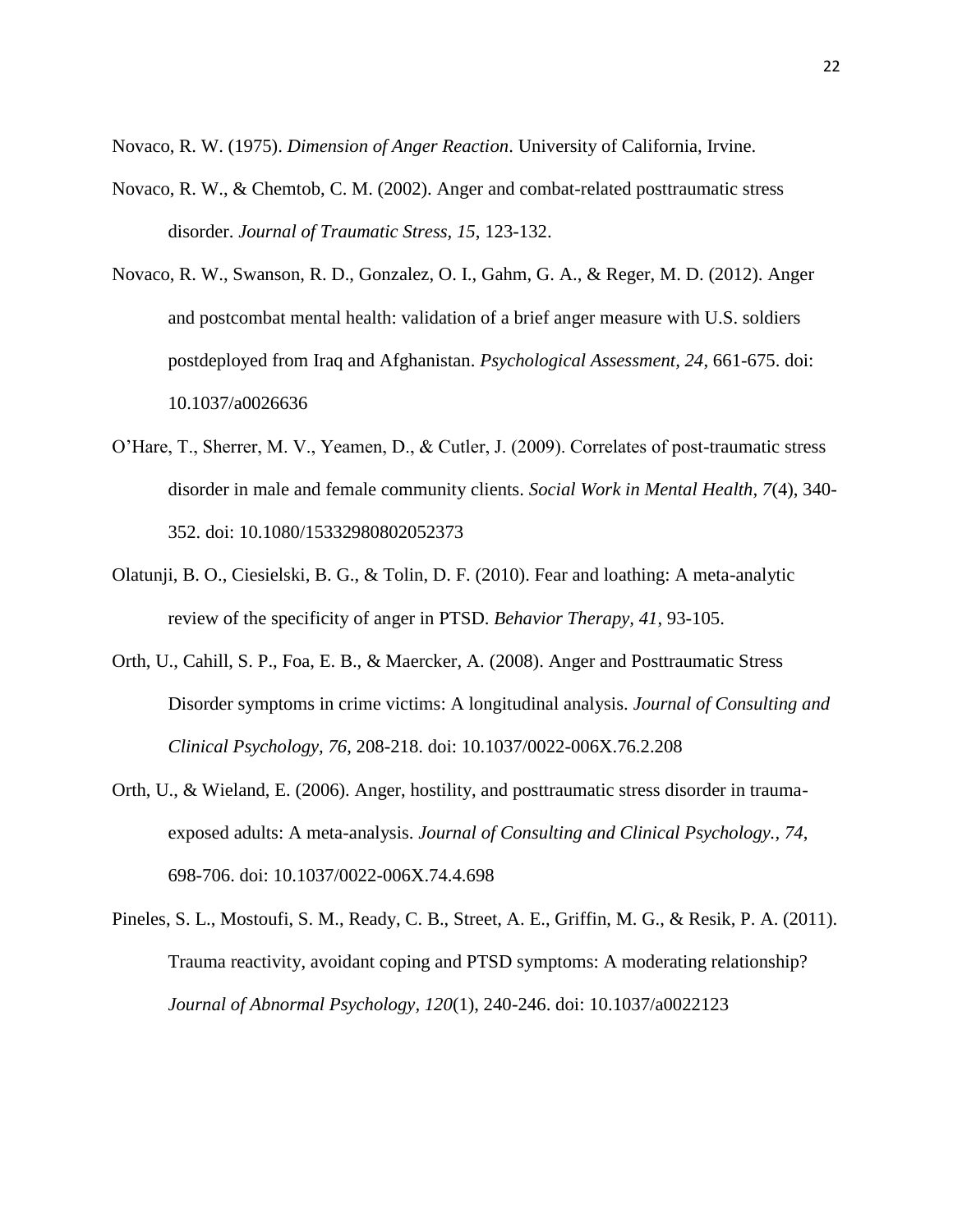- Pompili, M., Del Casale, A., Forte, A., Falcone, I., Palmieri, G., Innamorati, M., et al. (2009). Impulsiveness and suicide risk: A literature review. In G. H. Lassiter (Ed.), *Impulsivity: Causes, control and disorders.* (pp. 59-81). New York: Nova Science Publishers, Inc.
- Ramírez, J. M., & Andreu, J. M. (2006). Aggression, and some related psychological constructs (anger, hostility, and impulsivity). Some comments from a research project. *Neuroscience and Biobehavioral Reviews., 30*, 276-291. doi: 10.1016/j.neubiorev.2005.04.015
- Read, J. P., Ouimette, P., White, J., Colder, C., & Farrow, S. (2011). Rates of DSM–IV–TR trauma exposure and posttraumatic stress disorder among newly matriculated college students. *Psychological Trauma Theory Research Practice and Policy, 3*, 148-156. doi: 10.1037/a002126
- Ruggiero, K. J., Del Ben, K., Scotti, J. R., & Rabalais, A. E. (2003). Psychometric properties of the PTSD Checklist—Civilian version. *Journal of Traumatic Stress, 16*, 495-502.
- Sacks, M. B., Flood, A. M., Dennis, M. F., Hertzberg, M. A., & Beckham, J. C. (2008). Selfmutilative behaviors in male veterans with posttraumatic stress disorder. *Journal of Psychiatric Research, 42*, 487-494. doi: 10.1016/j.jpsychires.2007.05.001
- Saladin, M. E., Brady, K. T., Dansky, B. S., & Kilpatrick, D. G. (1995). Understanding comorbidity between ptsd and substance use disorders: Two preliminary investigations. *Addictive Behaviors, 20*, 643-655. doi: 10.1016/0306-4603(95)00024-7
- Shea, M. T., Vujanovic, A. A., Mansfield, A. K., Sevin, E., & Liu, F. (2010). Posttraumatic stress disorder symptoms and functional impairment among OEF and OIF National Guard and reserve veterans. *Journal of Traumatic Stress, 23*, 100-107. doi: 10.1002/jts.20497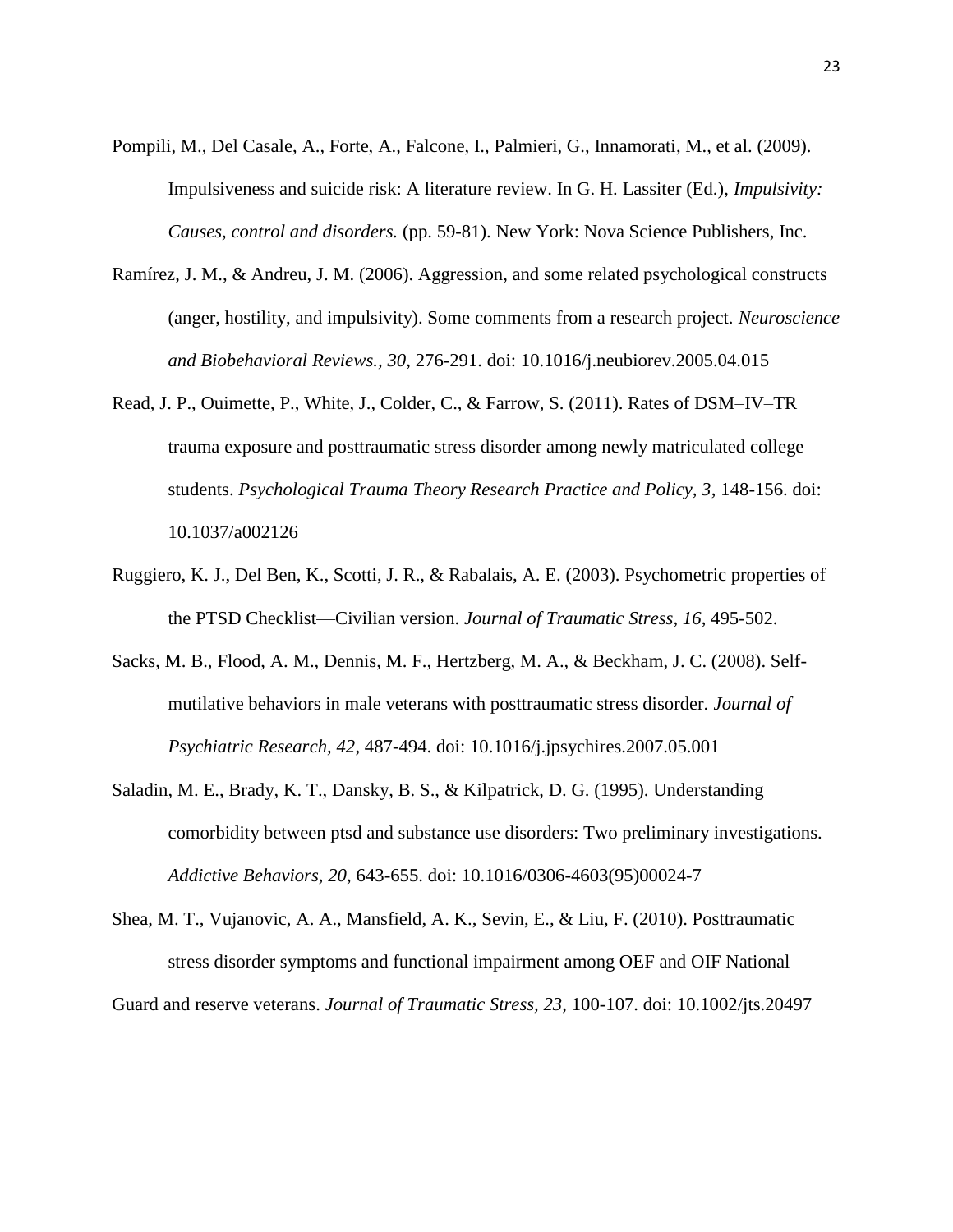- Smith, G. T., Fischer, S., Cyders, M. A., Annus, A. M., Spillane, N. S., & McCarthy, D. M. (2007). On the validity and utility of discriminating among impulsivity-like traits. *Assessment, 14*, 155-170. doi: 10.1177/1073191106295527
- Steil, R., Dyser, A., Priebe, K., Kleindienst, N., & Bohus, M. (2011). Dialectical behavior therapy for posttraumatic stress disorder related to childhood sexual abuse: a pilot study of an intensive residential treatment program. *Journal of Traumatic Stress, 24*, 102-106. doi: 10.1002/jts.20617
- Teten, A. L., Miller, L. A., Stanford, M. S., Retersen, N. J., Bailey, S. D., Collins, R. L., et al. (2010). Characterizing aggression and its association to anger and hostility among male veterans with post-traumatic stress disorder. *Military Medicine., 175*, 405-410.
- Van der Kolk, B., Greenberg, M., Boyd, H., & Krystal, J. (1985). Inescapable shock, neurotransmitters, and addiction to trauma: Toward a psychobiology of posttraumatic stress. *Biological Psychiatry, 20*, 314-325.
- Weathers, F. W., Litz, B. T., Herman, D. S., Huska, J. A., & Keane, T. M. (1993). *The PTSD Checklist (PCL): Reliability, validity, and diagnostic utility.* Paper presented at the International Society for Traumatic Stress Studies., San Antonio, TX.
- Weathers, F. W., Litz, B. T., Keane, T. M., Palmieri, P. A., Marx, B. P., & Schnurr, P. P. (2010). The PTSD Checklist for DSM-5 (PCL-5). Scale available from the National Center for PTSD at www.ptsd.va.gov.
- Weiss, N. H., Tull, M. T., Anestis, M. D., & Gratz, K. L. (2013). The relative and unique contributions of emotion dysregulation and impulsivity to posttraumatic stress disorder among substance dependent inpatients. *Drug and Alcohol Dependence, 128*, 45-51. doi: 10.1016/j.drugalcdep.2012.07.017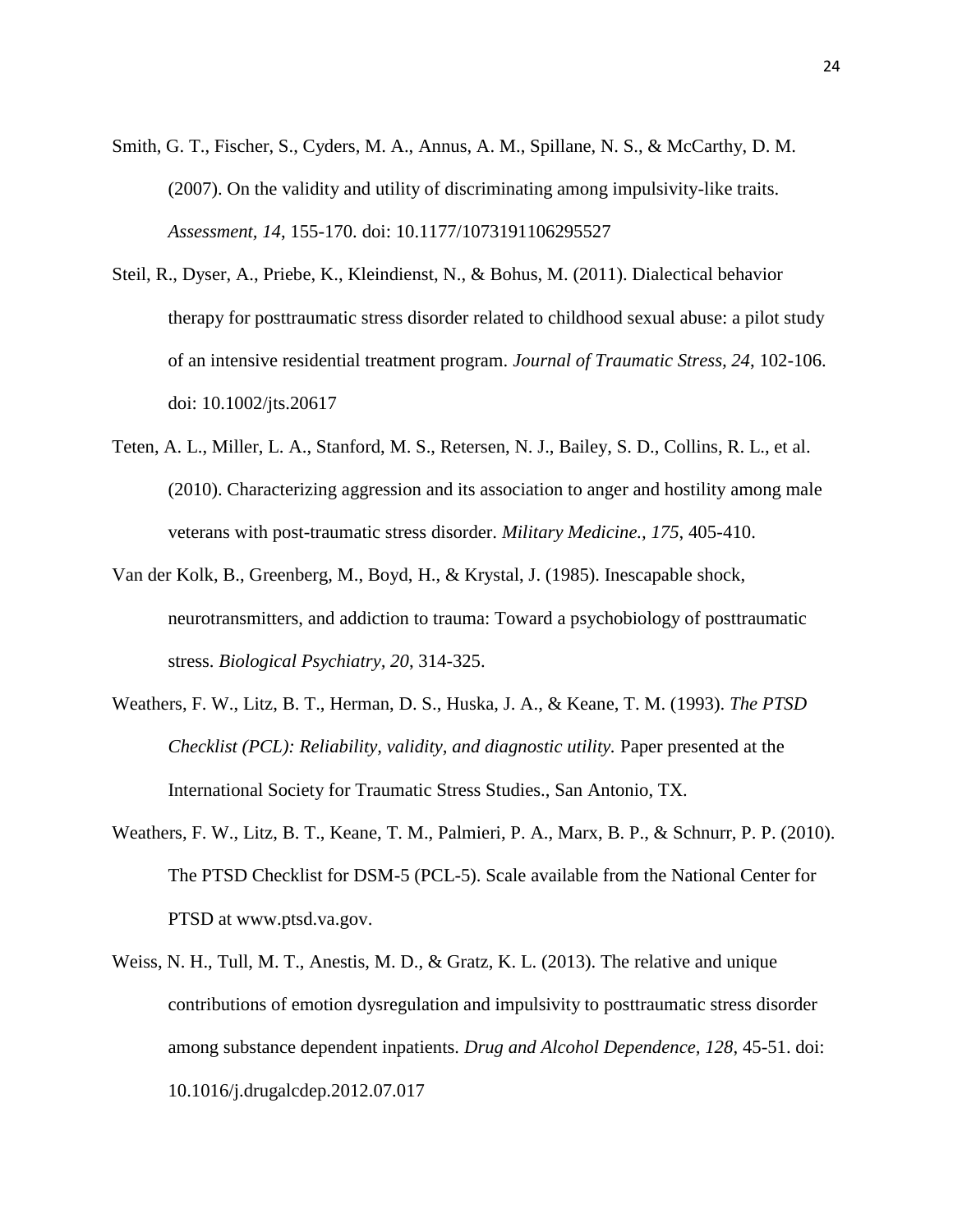- Weiss, N. H., Tull, M. T., Viana, A. G., Anestis, M. D., & Gratz, K. L. (2012). Impulsive behaviors as an emotion regulation strategy: Examining associations between PTSD, emotion dysregulation, and impulsive behaviors among substance dependent inpatients. *Journal of Anxiety Disorders, 26*, 453-458. doi: 10.1016/j.janxdis.2012.01.007
- Whiteside, S. P., & Lynam, D. R. (2001). The Five Factor Model and impulsivity: using a structural model of personality to understand impulsivity. *Personality and Individual Differences, 30*, 669-689.
- Whiteside, S. P., & Lynam, D. R. (2003). Understanding the role of impulsivity and externalizing psychopathology in alcohol abuse: Application of the UPPS Impulsive Behavior scale. *Experimental and Clinical Psychopharmacology, 11*, 210-217. doi: 10.1037/1064-1297.11.3.210
- Whiteside, S. P., Lynam, D. R., Miller, J. D., & Reynolds, S. K. (2005). Validation of the UPPS Impulsive Behavior Scale: A four-factor model of impulsivity. *European Journal of Personality, 19*, 559-574. doi: 10.1002/per.556
- Zapolski, T. C. B., Cyders, M. A., & Smith, G. T. (2009). Positive urgency predicts illegal drug use and risky sexual behavior. *Psychology of Addictive Behaviors, 23*, 348-354. doi: 10.1037/a0014684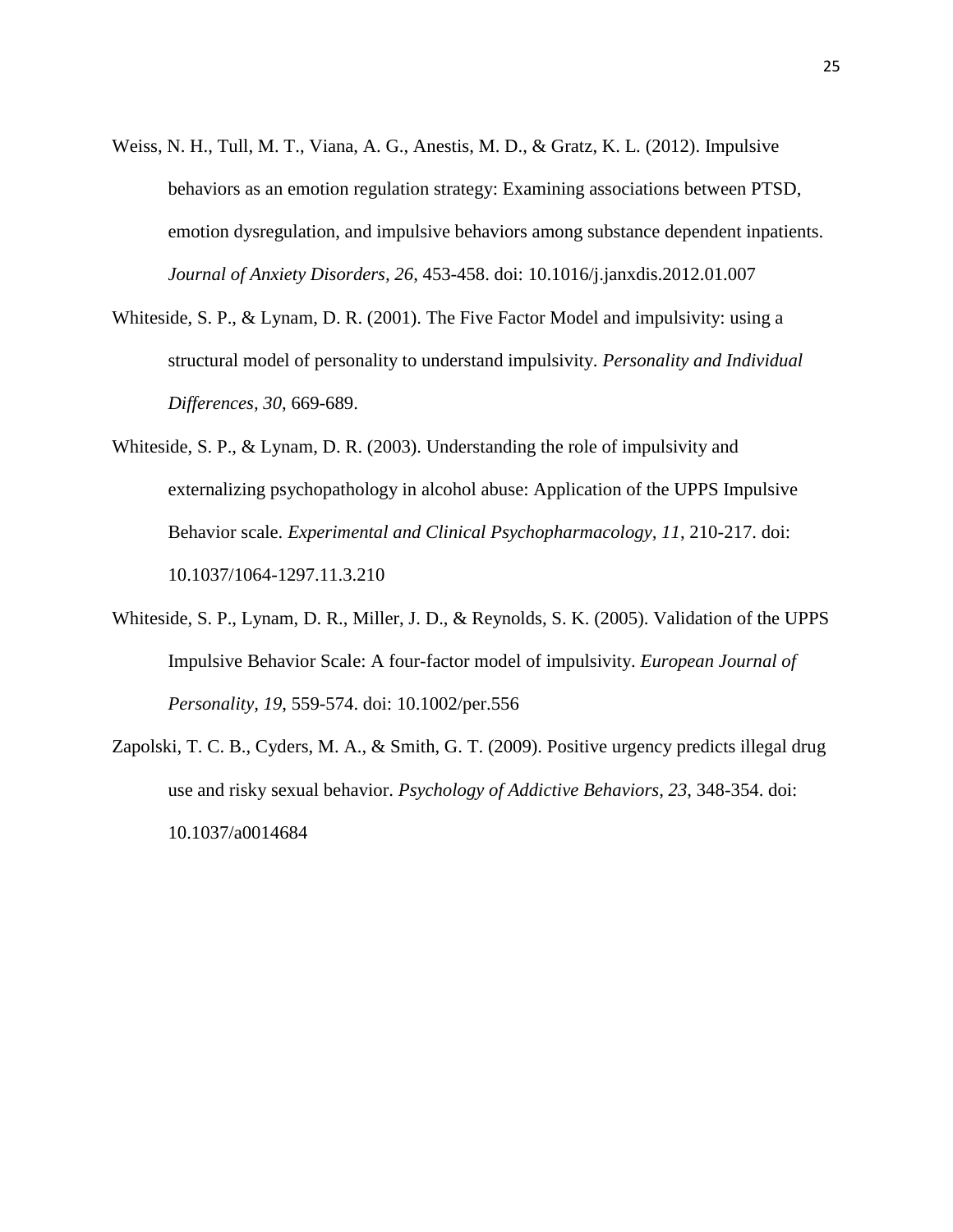|             | Impulsivity | Anger   | subscale | subscale | Intrusions Avoidance Mood/cognitions<br>subscale | Arousal<br>subscale |
|-------------|-------------|---------|----------|----------|--------------------------------------------------|---------------------|
| Impulsivity |             | $.26**$ | .09      | .117     | $.25**$                                          | $.32**$             |
| Anger       |             |         | $.34**$  | $29**$   | $.41**$                                          | .46**               |

Table 1. Correlations between *DSM*-*5* PTSD subscales, anger and impulsivity.

Note. \* *p* < .05; \*\* *p* < .001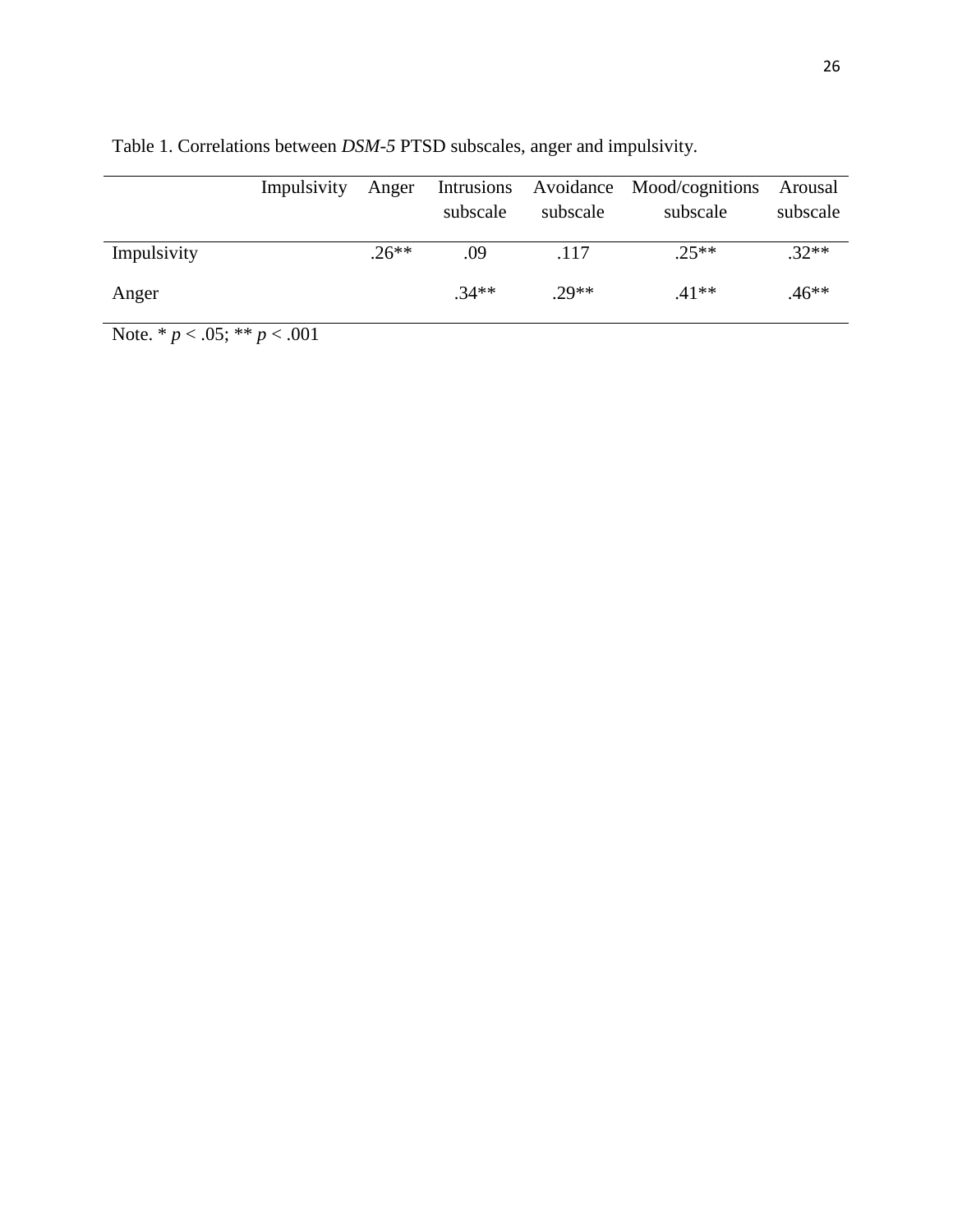

Indirect effect ( $\beta$  = .06, *p* = .02)

Figure 1. Mediating role of anger in the relationship between PTSD and impulsivity.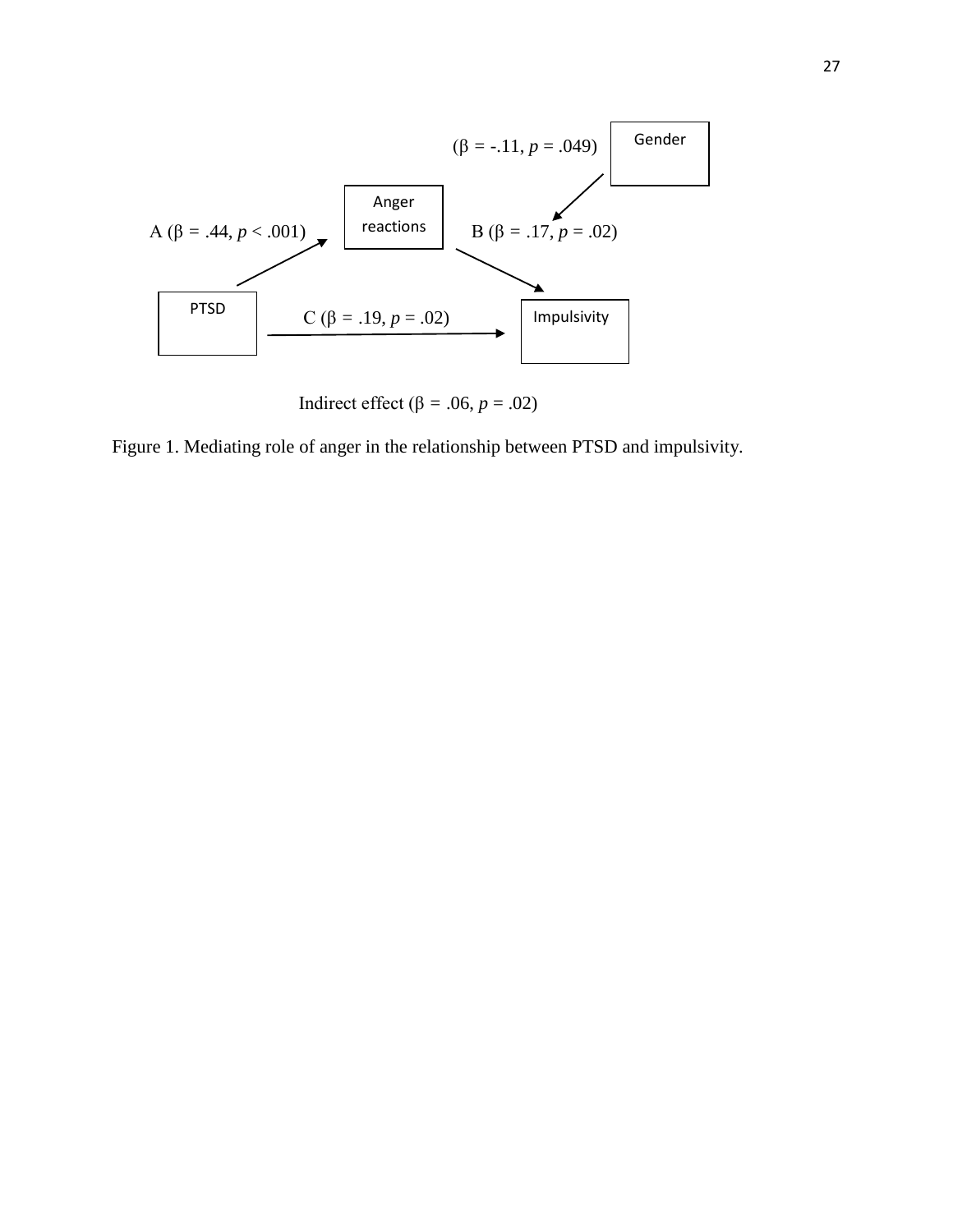

Indirect effect (β = .07,  $p = .02$ )

Figure 2. Mediating role of anger in the relationship between the *DSM*-5 PTSD negative alterations in mood/cognitions subscale and impulsivity.